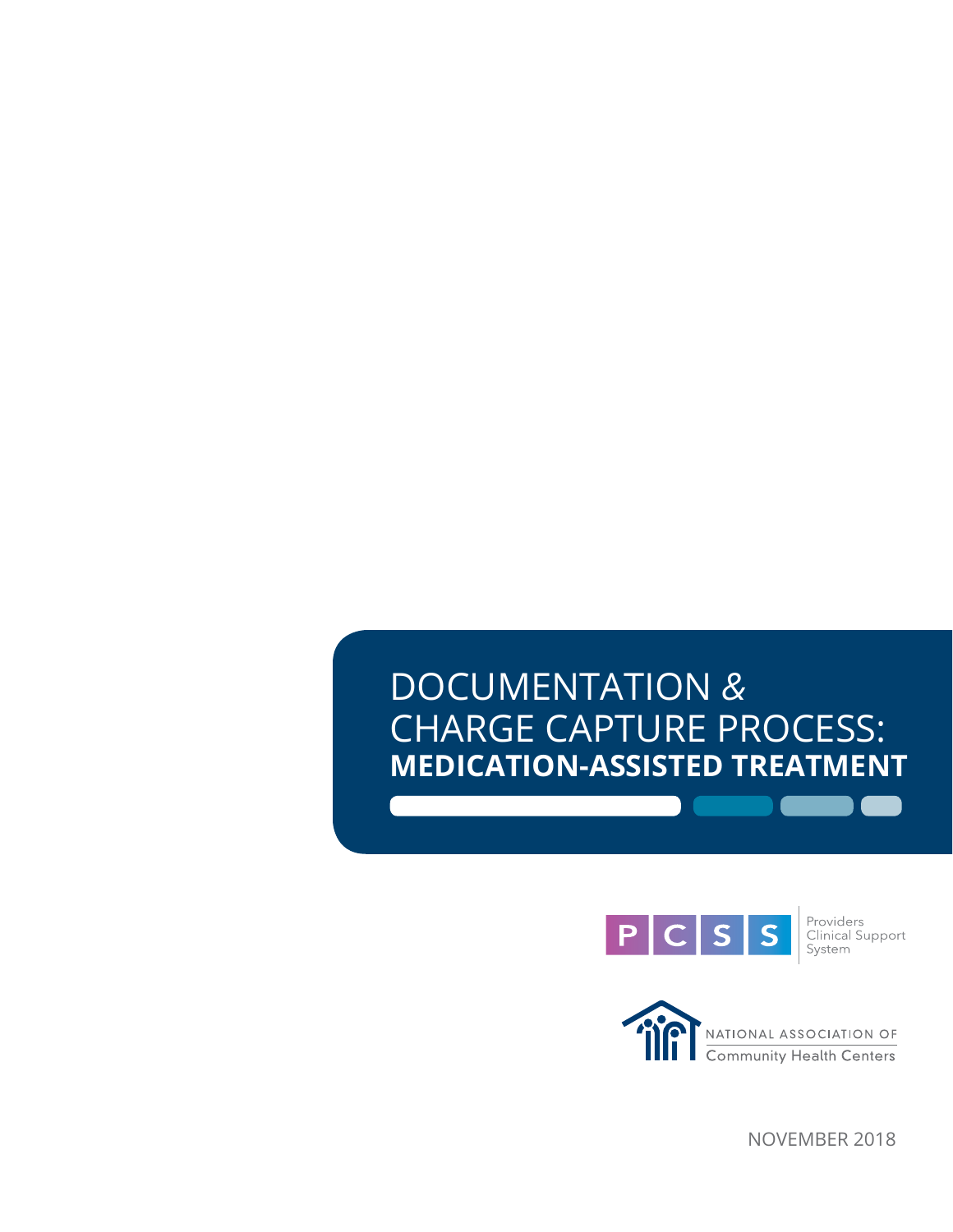Documentation & Charge Capture Process: Medication-Assisted Treatment was developed by Shellie and Patrick Sulzberger at Coding & Compliance Initiatives, Inc., in collaboration with the National Association of Community Health Centers.

For more information, contact **Shellie or Patrick at 913-768-1212 or ssulzberger@ccipro.net.**

*Funding for this initiative was made possible (in part) by grant no. 5U79TI026556-03 from SAMHSA. The views expressed in written conference materials or publications and by speakers and moderators do not necessarily reflect the official policies of the Department of Health and Human Services; nor does mention of trade names, commercial practices, or organizations imply endorsement by the U.S. Government.*

For more information on PCSS and NACHC, please visit our websites at www.pcssNOW.org and www.nachc.org.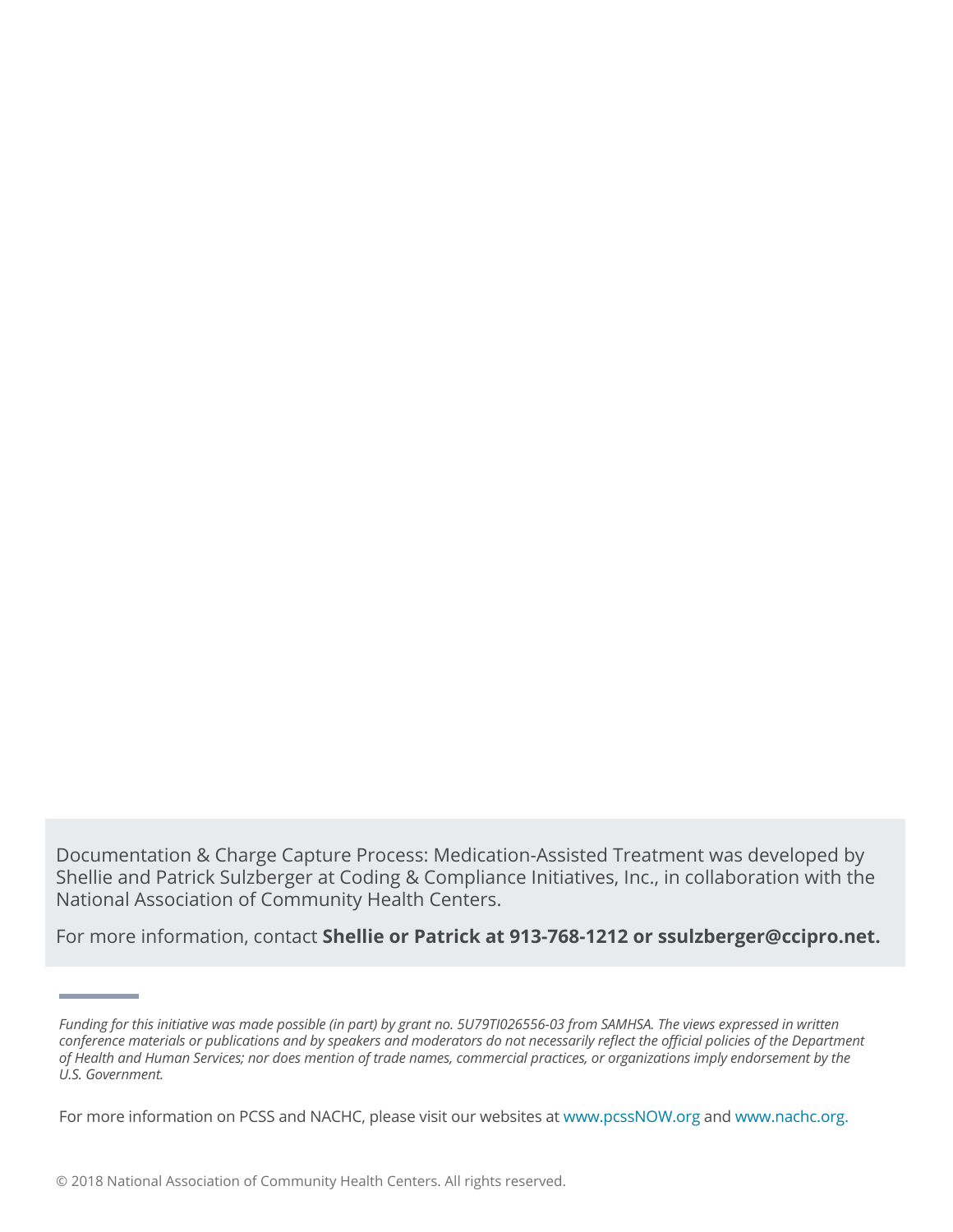### **MAT PROGRAM**

Throughout this document the term "MAT Program" is used to mean the integrated delivery of medication-assisted treatment (MAT) and counseling/behavioral health services rendered for patients struggling with opioid addiction. The MAT Program will require prescribing physician(s)/provider(s) and professionals serving as behavioral health consultants (BHC). For purposes of this document, the prescribing physician/provider is defined as the "MAT Provider." The BHC function is further defined in the glossary of key terms **(Appendix J)**.



Since each patient's treatment plan is individually developed by the respective physician(s)/provider(s), there will be variation in the medically necessary volume and scope of MAT related services rendered across the MAT Program patient population.

Primary care services can also play a significant role in the success of the MAT Program by screening patients for potential substance use disorders. Thus, a process flow between primary care and the MAT Program as it pertains to screening, brief intervention, and referral for treatment is outlined. Virtually all payers are emphasizing the key role of preventive services in the early detection of potential chronic conditions.

### **ESTABLISH MAT PROGRAM LEADERSHIP**

Establishing a core group of individuals with "ownership" of the MAT Program, ideally representing a few key functional areas of MAT service delivery (see next page), is recommended. A leadership team will be focused on successful execution operationally, as well thinking strategically about the MAT Program and its role within the health center overall. Benefits derived from having a MAT Program leadership team include the following:

- Evaluation of resource needs (# of prescribers, BHCs, etc.)
- Improvement and refinement of processes impacting the MAT Program
- Understanding data analytics needed around the MAT Program–coordinating with IT and others as needed
- Facilitating communication with primary care services
- Facilitating communication with the Board
- Facilitating regularly scheduled meetings within the key functional areas (see next page)

### **DATA REPORTING**

The MAT Program leadership team will be integral in determining the data reporting required to support the MAT Program operations. Customized reports will likely need to be developed to address the unique aspects of MAT Program services. Below are examples of various types of metrics that may be relevant for tracking.

#### **PATIENT METRICS**

- Name, medical record #, DOB, address
- Start date in MAT Program
- Last appointment
- MAT Provider & primary care provider
- Last urine drug screen
- Date of last substance use
- Date & duration of last buprenorphine prescription
- Insurance status, grant, etc.

#### **ACCESS METRICS**

- Wait list
- Average length of time to get an appointment

**NOT AN ALL-INCLUSIVE LIST**

**NOT AN ALL-INCLUSIVE LIST**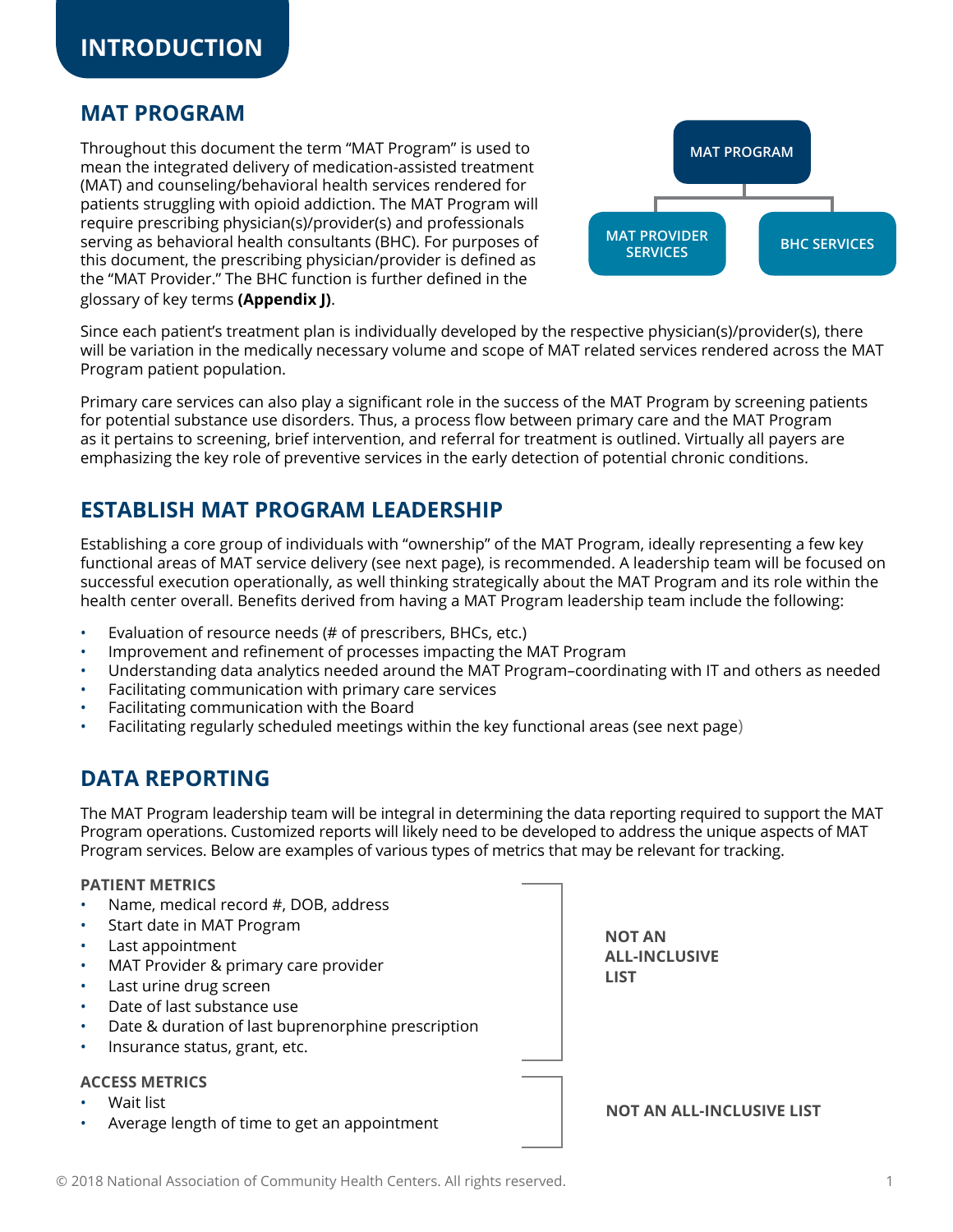#### **OUTCOME METRICS**

- Patient engagement (i.e. attending MAT Provider visits, therapy visits)
- % of patients not lost to care (or relapsing)
- % of negative urine drug screens

**NOT AN ALL-INCLUSIVE LIST**

In addition to determining the data reporting needs, the leadership team will also determine the frequency in which specific information needs to be reported/accessible. For example, MAT Program patient tracking may include how many patients are currently in the program, their related prescription information (i.e. date and duration of last buprenorphine prescription), date of last urine drug screen, etc., and will likely be updated daily or multiple times each week since this information is critical to the daily operation of the MAT Program.

# **FUNCTIONAL MAT WORKFLOW**

Below is an outline of the functional workflow ultimately impacting the MAT Program:

|           | <b>UPSTREAM FUNCTIONS</b>                |                           |
|-----------|------------------------------------------|---------------------------|
|           | Case management                          | <b>APPENDIX A SERIES</b>  |
| $\bullet$ | Scheduling and pre-registration          | <b>APPENDIX C</b>         |
| $\bullet$ | Patient check-in                         |                           |
|           | <b>DELIVERY FUNCTIONS</b>                |                           |
| ٠         | Initial assessment                       |                           |
| $\bullet$ | <b>MAT</b> induction                     | <b>APPENDIX B &amp; D</b> |
| $\bullet$ | Follow-up visits with MAT Provider       |                           |
| $\bullet$ | Group and/or individual therapy sessions |                           |
| $\bullet$ | Medication counts (as applicable)        |                           |
| $\bullet$ | Patient outreach                         |                           |
|           | <b>DOWNSTREAM FUNCTIONS</b>              |                           |
|           | CPT coding                               |                           |
| $\bullet$ | Diagnosis coding                         | <b>APPENDIX E SERIES</b>  |
| $\bullet$ | <b>Billing</b>                           | <b>APPENDIX F</b>         |
| ٠         | Claims follow-up                         | <b>APPENDIX G &amp; H</b> |
| ٠         | Review/re-work rejections & denials      |                           |
| $\bullet$ | Communication with upstream and delivery |                           |

**UPSTREAM FUNCTIONS:** These are critical steps performed prior to the patient being seen for health care services, and have a significant impact on clinical workflow, provider productivity, and insurance billing accuracy.

- **• Case Management** this process is focused on increasing patient access to health services.
- **• Scheduling and Pre-registration** these functions are focused on getting patients scheduled with a provider and obtaining pertinent insurance information and other demographic information needed for billing and health care delivery purposes.
- **• Patient Check-in** the first team members to "engage" with the patient face-to-face at the health center, setting the tone for the visit. The check-in process has a significant impact on patient satisfaction and clinic efficiency.

**DELIVERY FUNCTIONS:** The core health care services rendered by clinicians, clinical support team members, and physician and mid-level providers.

**DOWNSTREAM FUNCTIONS:** A key component of the revenue cycle process, the downstream functions support the cash flow of the health center. Accurate and timely coding, billing, and insurance follow-up are critical to the health center's financial health. The downstream functions are impacted significantly by the accuracy of the demographic and insurance information collected during scheduling and pre-registration (**upstream functions**) and the accuracy of the diagnosis and CPT coding (often captured by the physicians and mid-level providers as part of the **delivery function**). From a compliance perspective, it is important for the coding and billing to be supported by the underlying medical record documentation (also part of the **delivery function**).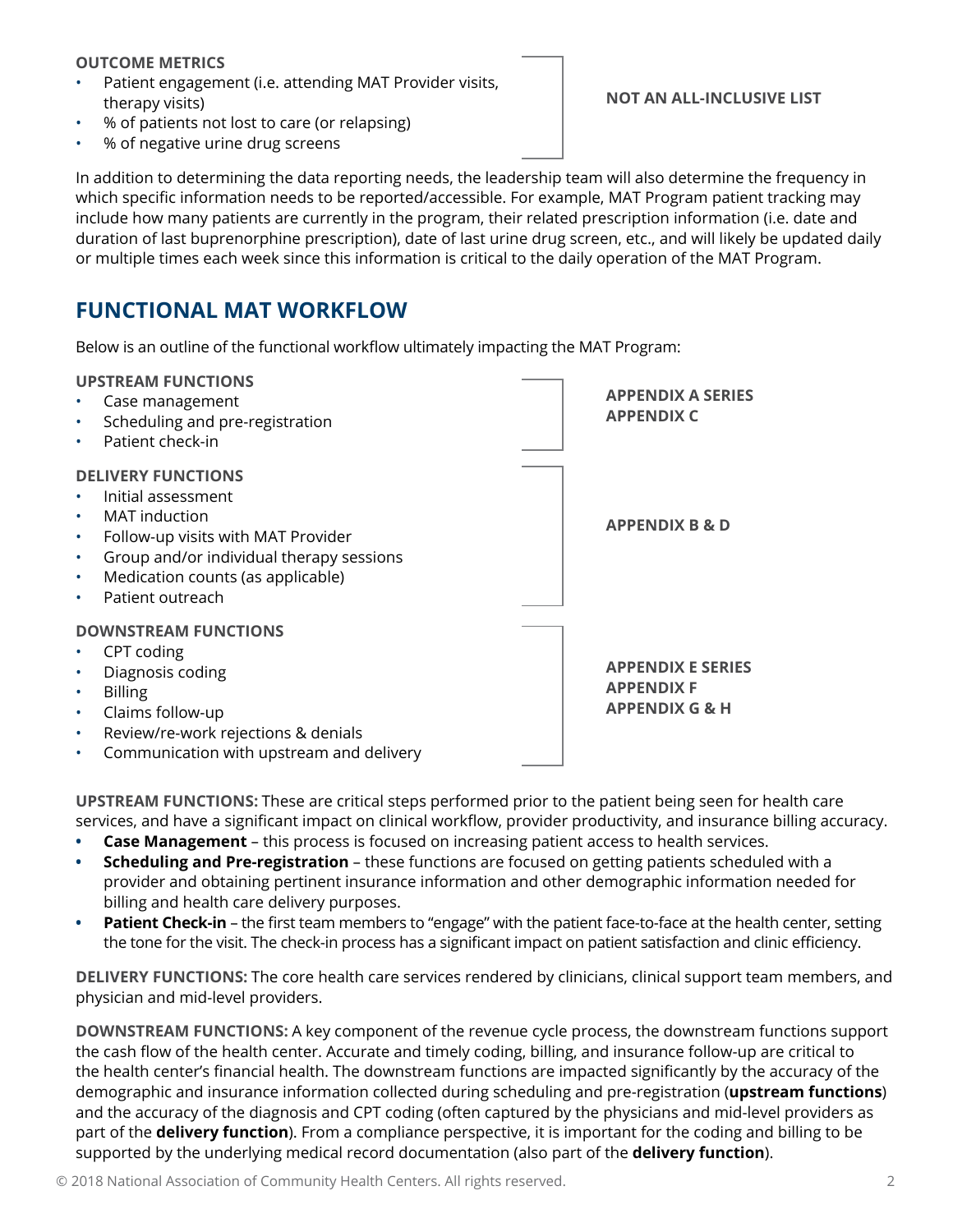### **CASE MANAGEMENT FUNCTIONS - MAT PROGRAM**

**CASE MANAGEMENT GOAL** – Identify individuals at risk for opioid abuse or already suffering from addiction and create access for those individuals into the health center's MAT Program as an integrated component of effectively managing the patient's overall health.

There are two predominate sources for MAT program "referrals" as illustrated to the right:

**INTERNAL SCREENING – TEAM BASED CARE** 

The internal screening process will often begin with primary care service delivery. This is the health center's opportunity to identify patients who may be at risk for developing substance use disorders and facilitate medically necessary intervention in a timely manner.

Identifying at-risk patients early can be accomplished through a consistently utilized screening process - Screening, Brief Intervention, Referral for Treatment (SBIRT).

• Several screening tools are available **(Appendix I)**

See **Appendix B** for an outline of the integration of primary care and MAT Program services facilitated by the screening process.

#### **EXTERNAL REFERRAL SOURCES**

A health center's opportunity to deliver medically necessary treatment for individuals at-risk for substance abuse, as well as those already addicted, does not reside exclusively within the existing patient population. If a health center desires to expand the reach of its MAT Program services, collaborating with a variety of community partners may be valuable. Specific examples of external referral partners may include the following:



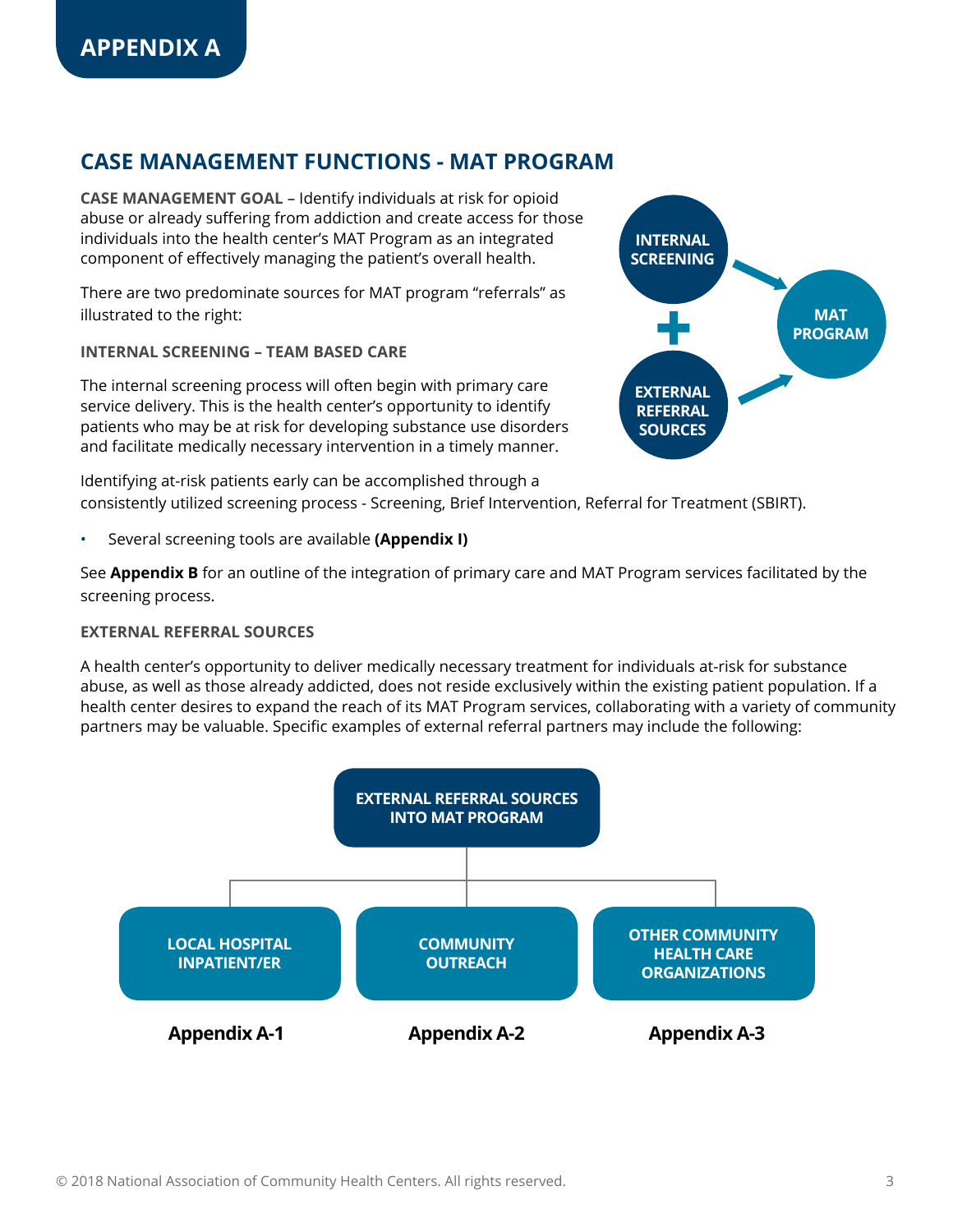# **CASE MANAGEMENT FUNCTIONS - MAT COLLABORATION WITH HOSPITALS**

Health centers may benefit from a collaborative relationship with local hospitals for improving and expanding MAT Program services and access. Outlined below are key process steps based upon two probable access points for MAT eligible patients.



\*The clinician should make the contact with scheduling for two important reasons:

- 1. The clinician is trained and knows health center protocols, resulting in better communication with scheduling
	- $key$  upstream outcome  $\Longrightarrow$  gather accurate information
- 2. Less risk the patient will fail to schedule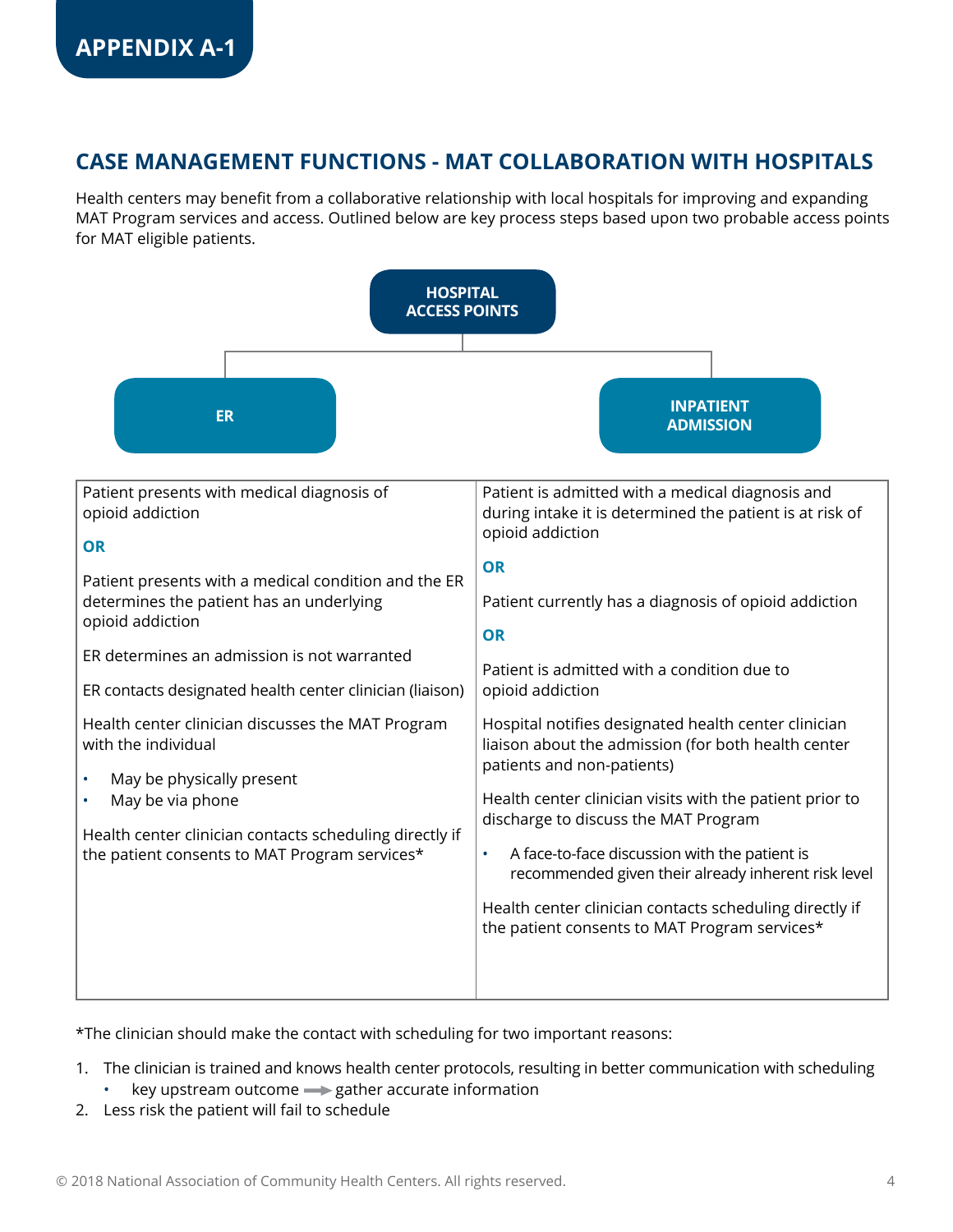#### **ESTABLISHING A COLLABORATIVE MODEL**

- 1. Consider the health center's current MAT program capacity. It is important to be armed with accurate information about internal resources before taking on additional patient volumes.
- 2. Facilitate a meeting with the hospital to understand its needs and challenges related to populations it serves suffering from substance use disorders, and its goals for managing this population safely and effectively.
- 3. Considering the hospital's stated needs and goals (from step 2 above), develop and recommend a strategy for how the health center may be part of the solution, facilitating greater patient access to MAT services.
- 4. Establish designated MAT Program liaisons between the health center and hospital. Relationships are important for establishing trust; providing the hospital with consistency will promote collaboration.

#### **REASONS FOR HOSPITAL COLLABORATION – ER & INPATIENTS**

- Expanded health center outreach to patients suffering from substance use disorders
- Earlier notification of relapses for existing patients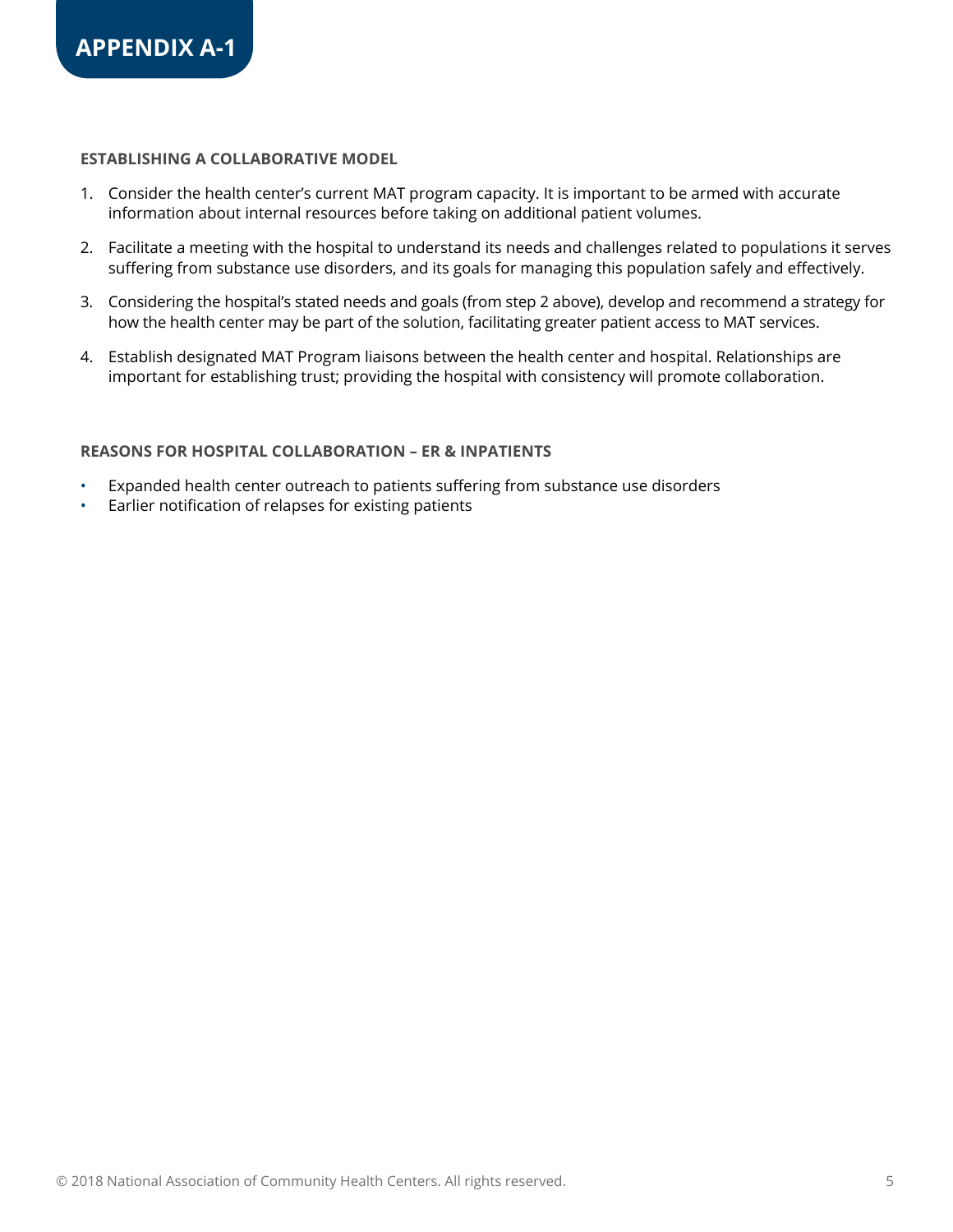### **CASE MANAGEMENT – COMMUNITY OUTREACH**

**PURPOSE:** If a health center's goal is to expand access to MAT Program services for individuals suffering from opioid addiction, or at risk of becoming addicted, facilitating community outreach efforts targeting shelters, soup kitchens, and similar locations can be a valuable process.

#### **RECOVERY COACH (PEER) MODEL**

Successfully expanding community outreach efforts requires finding the right individual(s) to serve in this capacity. A "recovery coach" may be a good fit for this function, as these individuals commonly possess the following attributes:

- Typically is in recovery (i.e. a peer)
- Have acquired knowledge about how to successfully sustain recovery
- Non-clinical role this person is not diagnosing or treating addiction or mental health issues
- Able to remain engaged with patients throughout the recovery process

The recovery coach can be valuable in a case management role and in assisting patients with sustaining their recovery. Below are some examples of specific roles a recovery coach can fulfill as a MAT Program resource.

| <b>CASE MANAGEMENT</b>                                                                             | <b>PATIENT LIAISON/MENTOR</b>                                                        |  |
|----------------------------------------------------------------------------------------------------|--------------------------------------------------------------------------------------|--|
|                                                                                                    |                                                                                      |  |
| Spends time at shelters & soup kitchens engaging<br>with individuals, eating meals with them, etc. | Helps to initiate and sustain an individual/family in<br>recovery from substance use |  |
| Establishes rapport as a peer over time                                                            | Helps client find transportation, housing, clothes,<br>employment, child care, etc.  |  |
| Facilitates scheduling willing patients for an<br>assessment at the health center                  | Promotes recovery by removing barriers                                               |  |
| Stays engaged with individuals on a waiting list for<br>the MAT Program                            | Serves as a personal mentor for people seeking<br>recovery assistance                |  |
| Communicates regularly with the MAT Program team                                                   | Works with individuals beyond the recovery phase                                     |  |
| Helps develop the recovery plan                                                                    | through stabilization and into maintenance                                           |  |

For more information about recovery coaches: <https://www.oasas.ny.gov/recovery/coach/index.cfm>

#### **RECOVERY COACH ACADEMY**

Specific training for individuals serving as a recovery coach are available, including through the Center for Addiction Recovery Training (CCAR Recovery Coach Academy): [https://addictionrecoverytraining.org/recovery](https://addictionrecoverytraining.org/recovery-coach-academy/)[coach-academy/](https://addictionrecoverytraining.org/recovery-coach-academy/)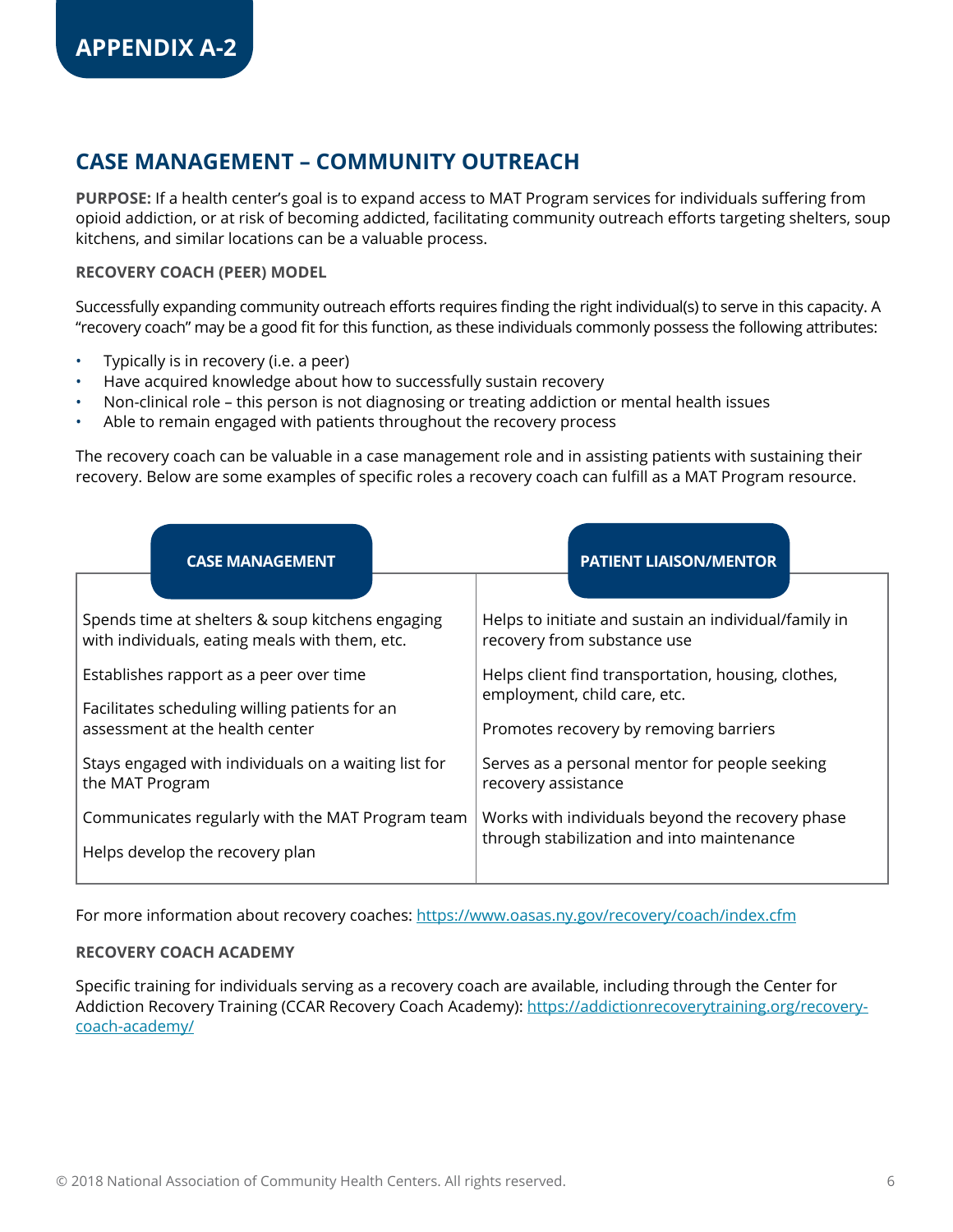### **CASE MANAGEMENT – COLLABORATION WITH OTHER HEALTH CARE ORGANIZATIONS**

**PURPOSE:** If a health center's goal is to expand access to MAT Program services for patients suffering from opioid addiction, or at risk of becoming addicted, other health care organizations can become potential referral partners for the health center.

#### **POTENTIAL HEALTH CARE ORGANIZATION REFERRAL PARTNERS**

This group would represent any health care organization that may be in a position to identify at-risk patients through its normal interaction with its patients. The decision to discuss MAT services would be solely at the organization's discretion. Applicable organizations might include:

- Pain management specialists
- Independently owned physician clinics
- Hospital owned clinics (hospital employed physicians/providers)

A visual flow of this process is outlined below.

#### **MAT PROGRAM COMMUNICATION**

Successfully expanding access to MAT services requires communication about key facets of the health center's MAT Program. This can be accomplished by creating educational content that addresses the following:

- Succinct outline of the health center's "MAT Program" including:
	- **Assessment**
	- Induction process
	- Therapy services
- Support services integral to the program
- Benefits of an integrated approach between medical and behavioral health
- How to contact a MAT Program clinician with questions

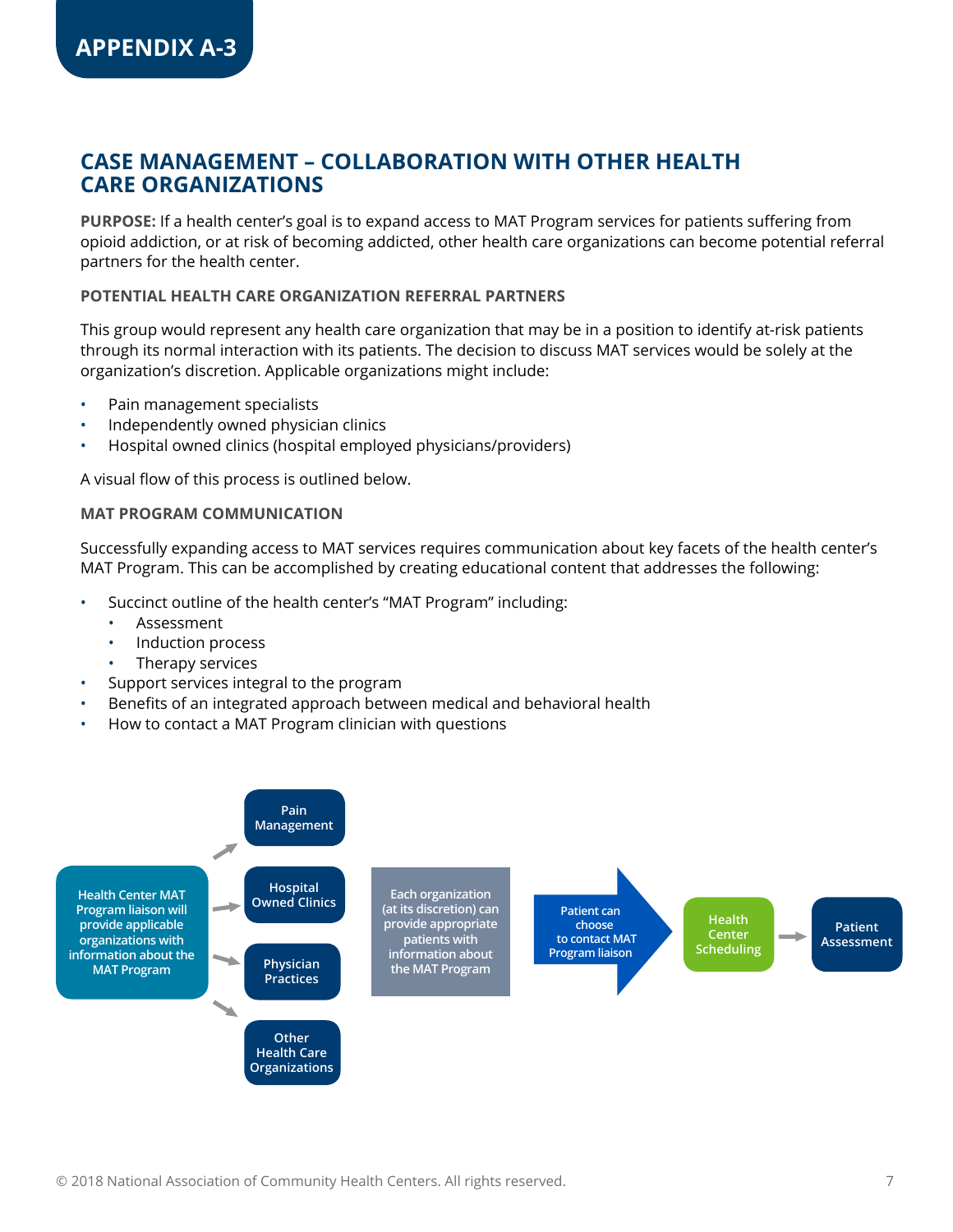### **COORDINATION OF PRIMARY CARE AND MAT – TEAM BASED CARE**

A key source for identifying patients who may benefit from MAT Program services is the health center's own primary care service providers. Primary care providers are at the core of managing and coordinating their patient's overall care, and screening for early detection of potential substance use disorders is a component of overall care management.

Outlined below is a visual flow of how the internal screening process can be utilized to coordinate with the MAT Program.

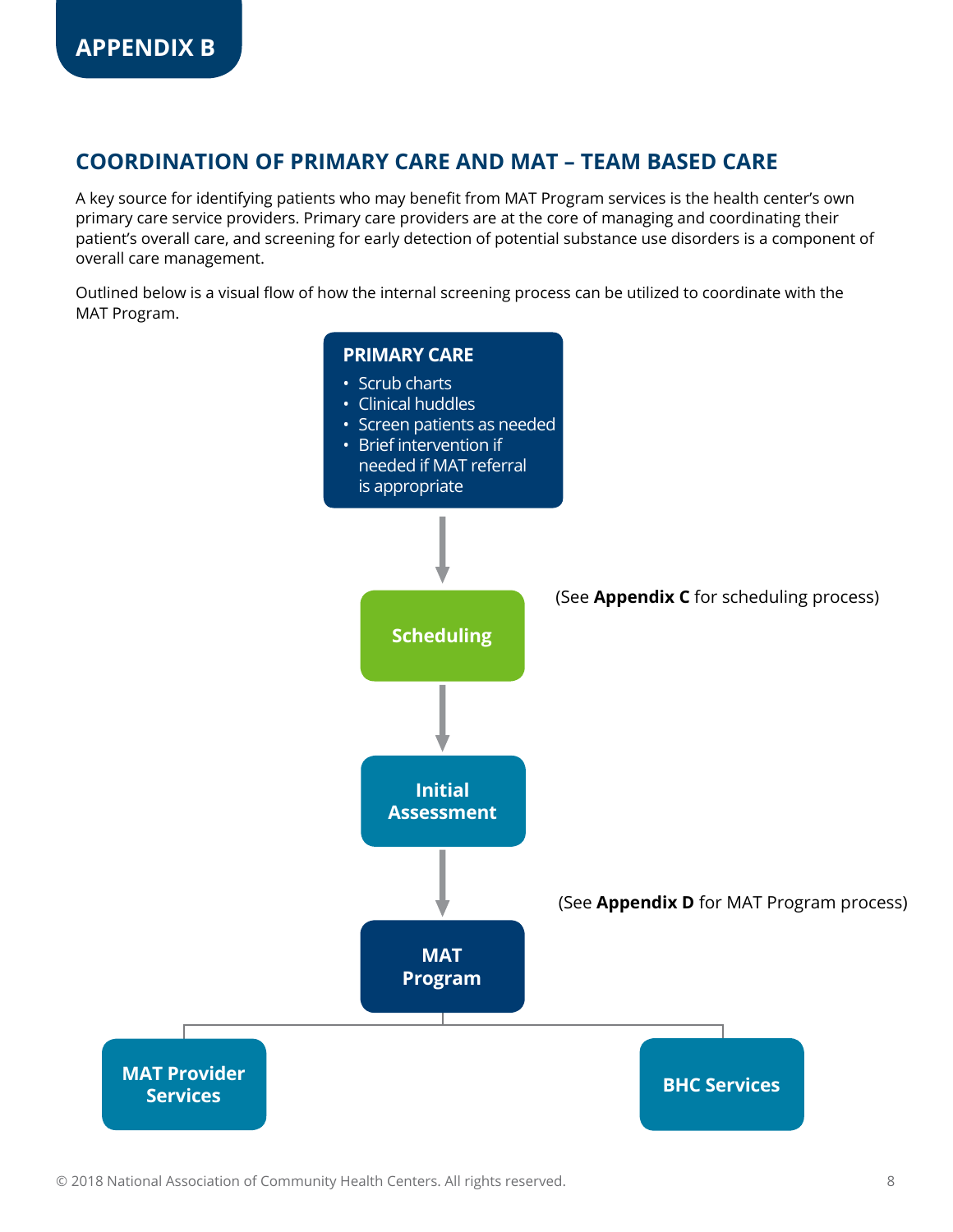#### **DESCRIPTION OF PRIMARY CARE PROCESS STEPS**

| <b>PRIMARY CARE PROCESS</b>                                                                                                                                                                 |                                                                                                                                                                                                          |                                                                                                                                                     | <b>BENEFIT</b>                                                                                                                              |  |  |  |
|---------------------------------------------------------------------------------------------------------------------------------------------------------------------------------------------|----------------------------------------------------------------------------------------------------------------------------------------------------------------------------------------------------------|-----------------------------------------------------------------------------------------------------------------------------------------------------|---------------------------------------------------------------------------------------------------------------------------------------------|--|--|--|
| Clinicians scrub charts two to three days prior to<br>appointment dates to determine if SBIRT has been<br>completed during this calendar year for all patients<br>18 years and older**.     |                                                                                                                                                                                                          |                                                                                                                                                     | Key part of the health center's internal identification of<br>potential at-risk patients.                                                   |  |  |  |
| During the morning clinical huddle, discuss those<br>patients needing SBIRT completed.                                                                                                      |                                                                                                                                                                                                          | Allows the clinicians rooming the patients to be<br>prepared to facilitate the screening.                                                           |                                                                                                                                             |  |  |  |
| Patient is roomed, screening is done by the clinician.<br>If patient screening score is positive, the provider or<br>a BHC can facilitate the "brief intervention" during<br>the encounter. |                                                                                                                                                                                                          | Allows multiple patient issues to be addressed during<br>the same encounter, improving clinical and provider<br>efficiency and patient convenience. |                                                                                                                                             |  |  |  |
| about the MAT Program during this visit.                                                                                                                                                    | If the provider/BHC believes the patient can benefit<br>Increases the probability of getting patients needing<br>from MAT, the patient should receive information<br>MAT services scheduled immediately. |                                                                                                                                                     |                                                                                                                                             |  |  |  |
| If the patient consents to MAT services, the provider<br>or BHC will contact scheduling directly before the<br>patient leaves the clinic.                                                   |                                                                                                                                                                                                          |                                                                                                                                                     | Improves communication with scheduling regarding<br>the patient's service needs and reduces the risk of the<br>patient failing to schedule. |  |  |  |

\*\* Scrubbing the charts for patients needing the SBIRT is a component of the overall chart scrubbing process that should be done routinely to proactively identify patient needs and potential gaps in care that can be addressed during the visit. It is recommended to perform the screening annually.

Medicare released MLN Matters SE18004 on August 28, 2018 entitled "Review of Opioid Use during the Initial Preventive Physical Examination (IPPE) and Annual Wellness Visit (AWV)" stating the following with regard to the review of medical and family history: "Medicare would like to emphasize that review of opioid use is a routine component of this element, including OUD."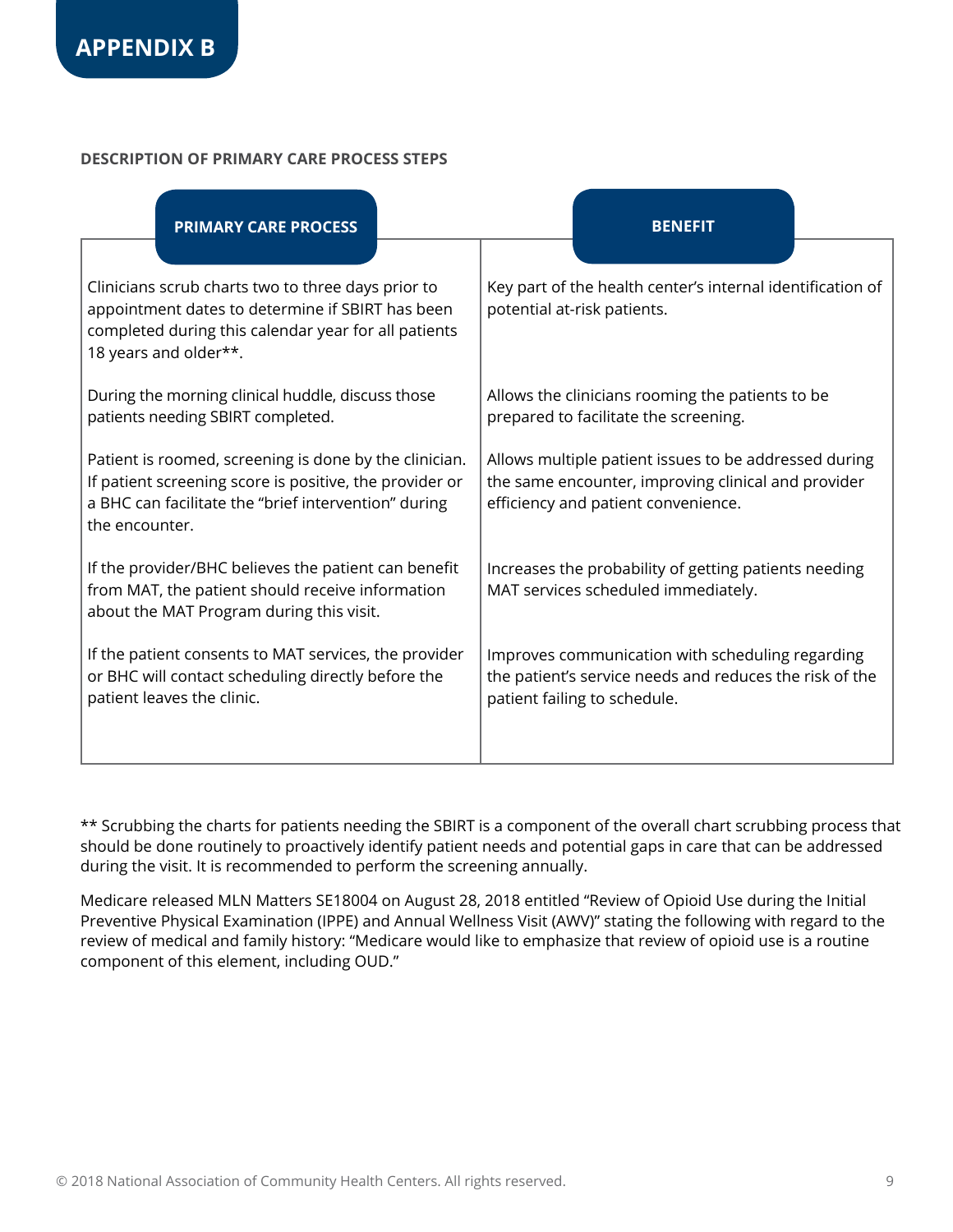# **MAT SERVICE SCHEDULING**

The process begins when a referral is made to scheduling.

- Referral could come from multiple sources, including:
	- Internal primary care screening process
	- Recovery Coach
	- Hospital ER or inpatient process
	- Patient

| <b>SCHEDULING PROCESS</b>                                                                                          | <b>BENEFIT</b>                                                                                                                                                                   |  |  |  |
|--------------------------------------------------------------------------------------------------------------------|----------------------------------------------------------------------------------------------------------------------------------------------------------------------------------|--|--|--|
| Schedule patient intake assessment and physical                                                                    | Ensures the patient is physically healthy enough for                                                                                                                             |  |  |  |
| exam (initial assessment).<br>This will typically be done by a primary care provider                               | treatment and verifies if there are any other<br>co-morbidities that require attention.                                                                                          |  |  |  |
| prior to induction unless the MAT Provider prefers to<br>do it during the first induction visit.                   | Scheduling the first follow-up visit at the same time as<br>the induction visit(s) ensures a spot is available on the<br>MAT Provider's schedule - important for patient access. |  |  |  |
| Schedule induction visit(s) including first follow-up<br>visit with MAT provider. *                                | Allows the patient's therapy counseling needs to be<br>evaluated at the start of MAT services - facilitating                                                                     |  |  |  |
|                                                                                                                    | integrated treatment.                                                                                                                                                            |  |  |  |
| MAT provider and BHC should both be scheduled for<br>the first induction visit.                                    | A significant percentage of patients with substance<br>$\bullet$<br>use disorders also have a co-occurring mental<br>health disorder.                                            |  |  |  |
| After the first follow-up visit, the MAT Provider will<br>determine the subsequent visit schedule.<br>(Appendix D) |                                                                                                                                                                                  |  |  |  |

\* Some health centers will facilitate one induction visit, others may facilitate two to three as part of their MAT service process **(Appendix D)**

#### **SCHEDULING TO REDUCE PATIENT BARRIERS**

Health centers should schedule services in a way that will be efficient for the patient and minimize the number of separate trips required for MAT Program services. For example, try to coordinate at least two of the following three during the same visit:

- Therapy sessions
- Urine drug screen
- Follow-up visits with MAT Provider
- Follow-up visits with primary care providers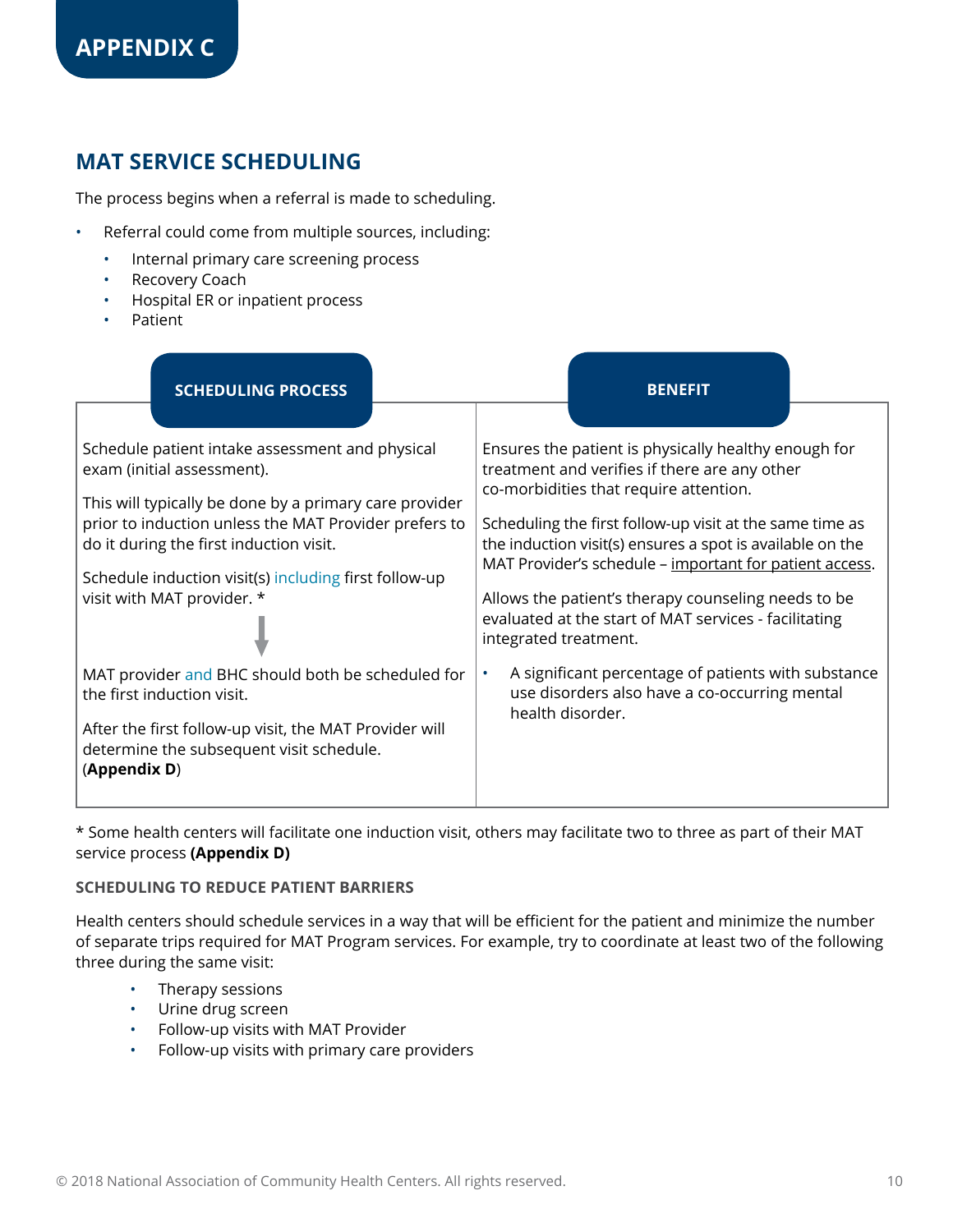# **MAT SERVICE DELIVERY**

#### **DAY 1 INDUCTION**

Patient seen by BHC and MAT Provider separately.

• Recommendation: The BHC sees the patient first to get the intake process done before being seen by the provider.

| <b>MAT PROVIDER</b>                                                                                                                                                                   | <b>BHC</b>                                                                                                                                                                                              |
|---------------------------------------------------------------------------------------------------------------------------------------------------------------------------------------|---------------------------------------------------------------------------------------------------------------------------------------------------------------------------------------------------------|
| Induction by MAT Provider<br>Discusses treatment protocol<br>Addresses patient questions<br>Writes prescription<br>Observes patient taking Suboxone (or other<br>approved medication) | Reviews patient assessment and history, discusses<br>patient's feelings, discusses the MAT Program and<br>expectations, discusses therapy services and options,<br>completes applicable paperwork, etc. |

#### **DAY 2 AND DAY 3 INDUCTION**

Whether a patient needs to be seen for two or three consecutive days as part of the induction process is a medical decision made by the MAT Provider. All health centers will not have an identical induction approach.

#### **FOLLOW-UP VISITS**

Follow-up visits will normally be weekly initially, then taper down as the MAT Provider deems medically appropriate.



#### **THERAPY COUNSELING SESSIONS**

Concurrently while the patient is being seen for follow-up visits with the MAT Provider, the patient will also engage in group and/or individual therapy.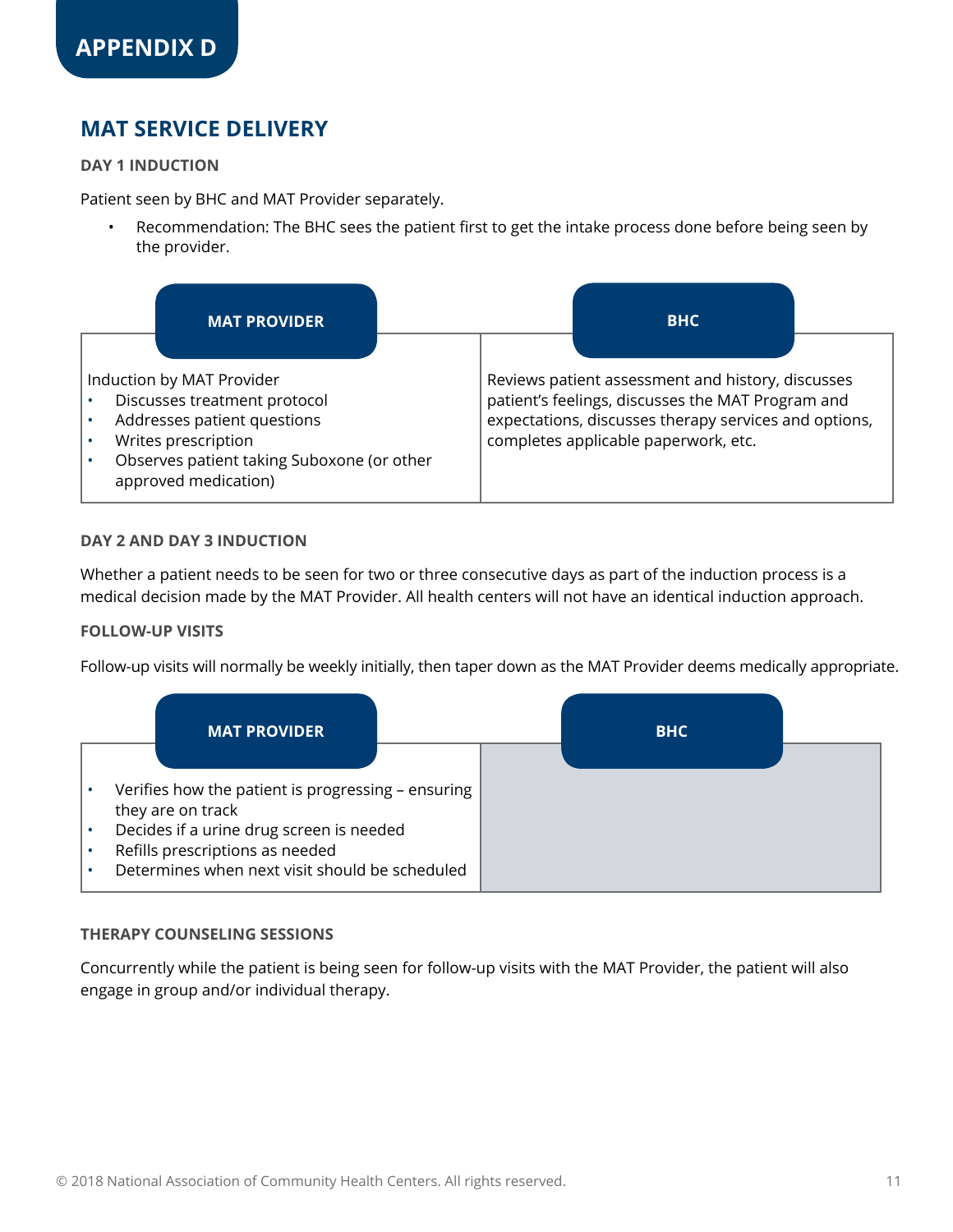

| <b>MAT PROVIDER</b> | <b>BHC</b>                                                                                                                                                                                                                                                                                                                    |
|---------------------|-------------------------------------------------------------------------------------------------------------------------------------------------------------------------------------------------------------------------------------------------------------------------------------------------------------------------------|
|                     | Key considerations for group therapy sessions:<br>Optimal group size - verify payer restrictions on<br>maximum size<br>Number of sessions per week<br>$\bullet$<br>Number of sessions per day<br>$\bullet$<br>Time slots for sessions<br>Patient access is a key goal<br>Monitors success of group therapy sessions over time |
|                     | Do specific time slots or days of the week drive<br>higher attendance?                                                                                                                                                                                                                                                        |

#### **MEDICATION COUNT**

For patients receiving Suboxone (or any medication not injected), it will be important to verify the patient is compliant in taking the medication as directed.

- **STEP 1.** This will normally require the patient to bring in Suboxone wrappers to be counted. Three options for accomplishing this include:
	- 1. Randomly select patients from a list of those prescribed Suboxone (frequency will be partially dependent on population size). A recovery coach or equivalent (peer support) can initiate contact with the patient.
		- Standardize a timeline around when the patient must bring in the wrappers (e.g. within four hours if the patient does not work, or anytime that day during normal clinic hours if the patient has a job, etc.).
	- 2. Require the patient to bring the Suboxone wrappers to every visit with a MAT Provider.
	- 3. If pharmacy is in-house, the wrappers can be counted by the pharmacist before prescriptions are refilled.
- **STEP 2.** The MAT Provider's clinician (or in-house pharmacy) will count the wrappers and document it in the patient's chart. If a discrepancy exists, an alternative person can verify the count (i.e. another clinician, peer support, a BHC, etc.).
	- If a discrepancy still exists, a BHC or MAT Provider can counsel the patient

#### **PATIENT OUTREACH CALLS**

Given that patient engagement is critical to the success of MAT Program services, a standardized patient outreach process that considers the following is recommended:

- Who will make patient outreach calls?
	- Recovery coach (peer support) may be valuable in this role
- How many "no-shows" for either therapy sessions or follow-up visits trigger a call?
- Can outreach calls also be supplemented with an EMR driven auto-text?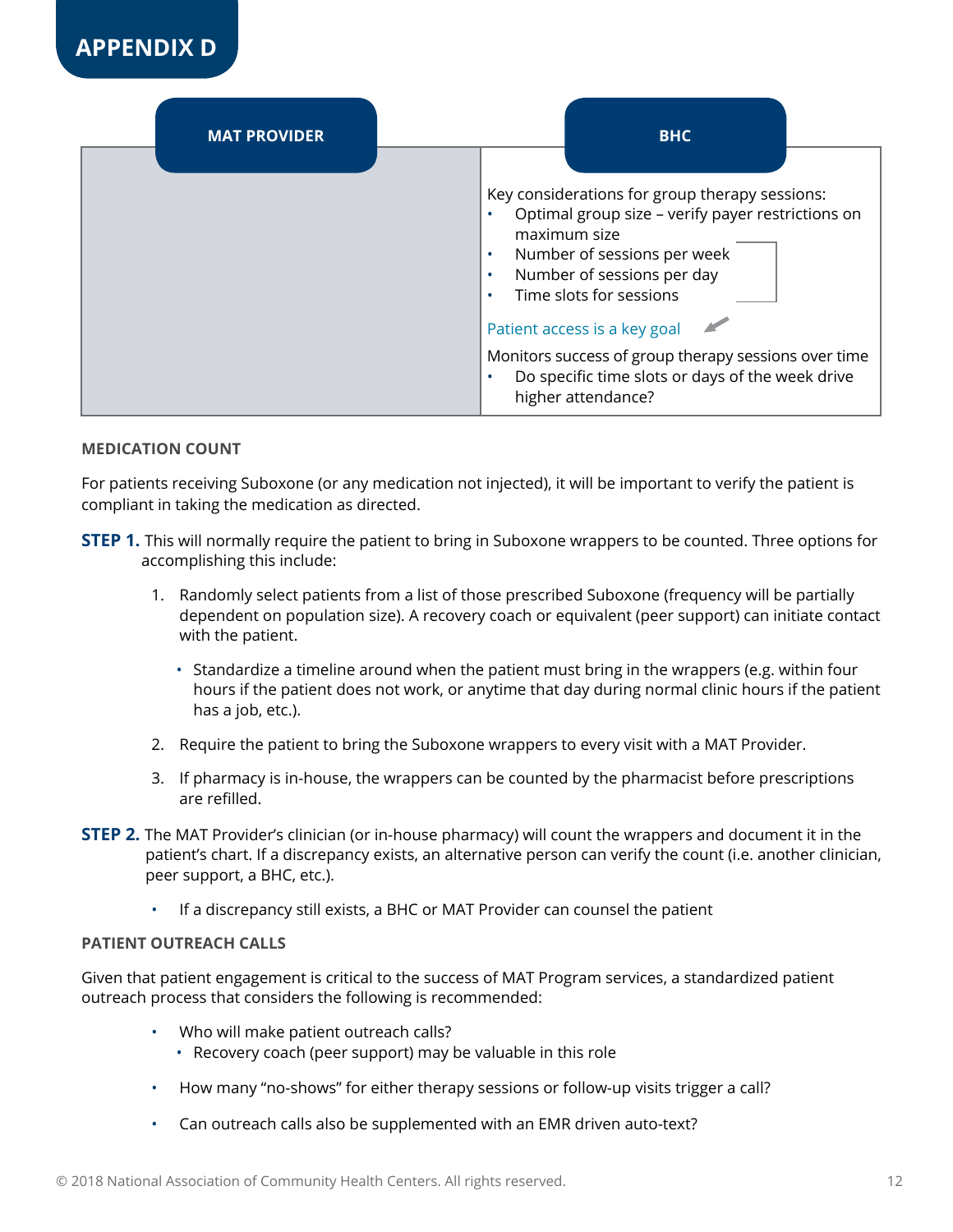# **CPT CODING FOR MAT PROGRAM SERVICES**

#### **INDUCTION VISIT**

The following codes can be billed for the induction visit(s) by the MAT Provider depending upon the patient status and level of service performed:

- **99201–99205:** New patient\*
- **99212–99215:** Established patient

*Note:* Medicare also requires one of the following G codes to be billed with the evaluation and management visit codes above depending upon the patient status:

- **G0466:** New patient
- **G0467:** Established patient
- Prolonged visit
	- **99354:** 30–74 minutes
	- **99355:** each additional 30 minutes (in addition to the prolonged service 99354)

Prolonged service codes are billed in addition to E/M codes for services that extend beyond the typical service time with face-to-face patient contact. Time spent does not need to be continuous, but Medicare does require the start and stop time to be documented.

\* If the patient is a new patient, and the facility performs more than one induction visit, only the first induction visit could be billed as a new patient visit

#### **FOLLOW-UP VISITS**

Follow-up visits with the MAT Provider are also known as "maintenance visits" and will be billed based upon the level of service performed:

- **99212–99215:** Established Patient
	- Bill on key components or time for counseling and coordination of care since in many instances counseling and coordination of service with addiction specialists comprise the majority of the follow-up visits

Recommendation: Report services based upon time for counseling in lieu of the key components (history, exam and medical decision-making) when more than 50% of a visit is dedicated to counseling or coordination of care. Coding is then based on the total visit time, not just the time spent counseling or coordinating care.

#### **BHC SERVICES**

Behavioral health services are also an integral part of the MAT Program. Some of the services commonly performed by BHCs in association with MAT include the following\*\*:

- **90791:** Psychiatric diagnostic evaluation without medical services (New or established patient)
- **Individual Psychotherapy**
	- **90832:** Psychotherapy with patient (16-37) minutes
	- **90834:** Psychotherapy with patient (38-52) minutes
	- **90837:** psychotherapy with patient (53+) minutes
	- **90839:** psychotherapy for crises, first 60 minutes

*Note:* Medicare also requires one of the following G codes to be billed with the psychotherapy codes above depending upon the patient status: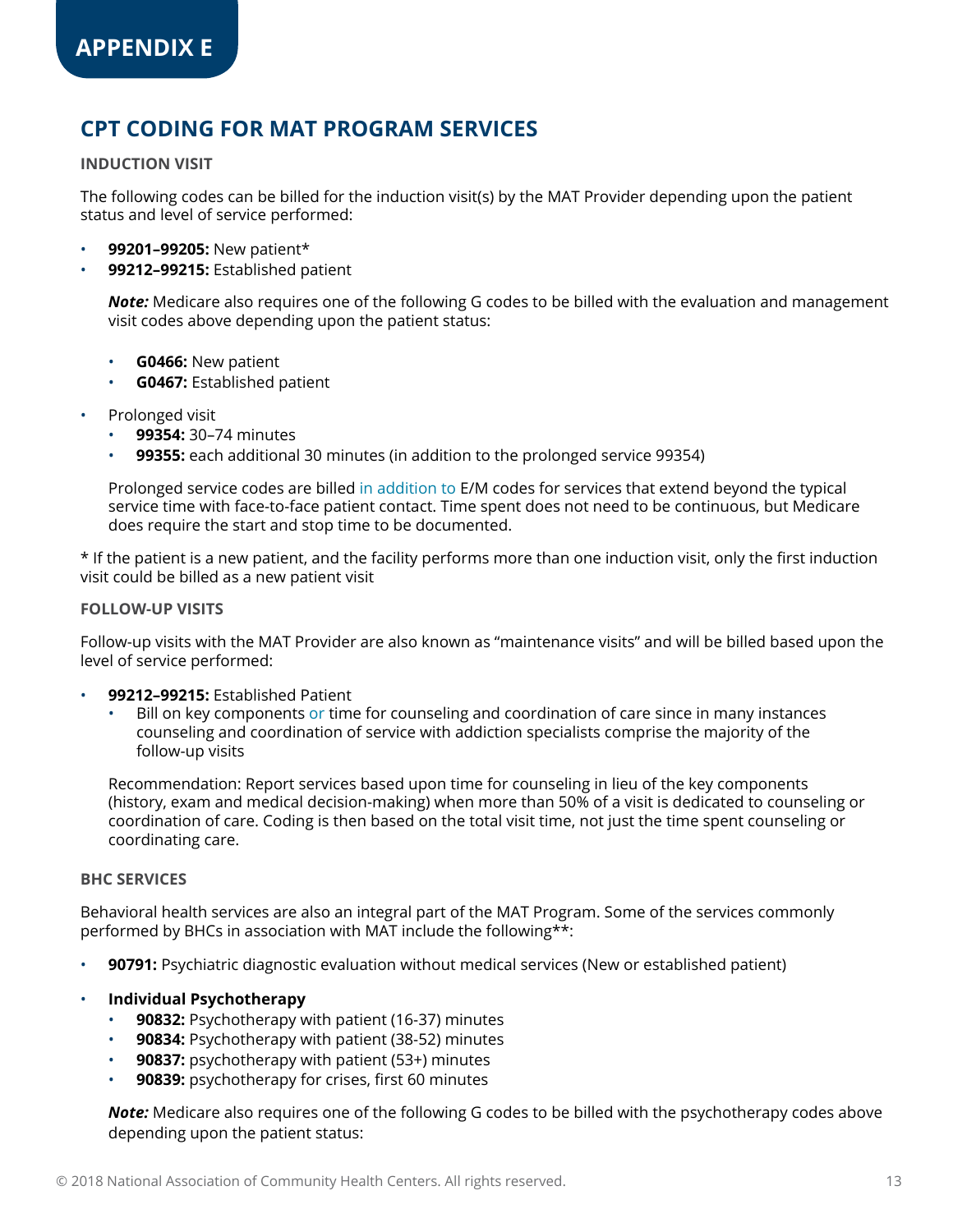- **G0469:** New patient
- **G0470:** Established patient

#### • **Group Psychotherapy**

- **90853:** Other than multiple family member group
- **Family psychotherapy**
	- **90847:** With the patient present

*Note:* Medicare does not currently pay for group therapy or family therapy. Health centers will need to check with each of their major payers regarding coverage of group and family therapy services.

Reference the link below for more information on Medicare PPS billing rules for FQHCs

[https://www.cms.gov/Medicare/Medicare-Fee-for-Service-Payment/FQHCPPS/Downloads/FQHC-PPS-Specific-](https://www.cms.gov/Medicare/Medicare-Fee-for-Service-Payment/FQHCPPS/Downloads/FQHC-PPS-Specific-Payment-Codes.pdf)[Payment-Codes.pdf](https://www.cms.gov/Medicare/Medicare-Fee-for-Service-Payment/FQHCPPS/Downloads/FQHC-PPS-Specific-Payment-Codes.pdf)

\*\* Health centers will need to verify coverage of specific behavioral health services with each major payer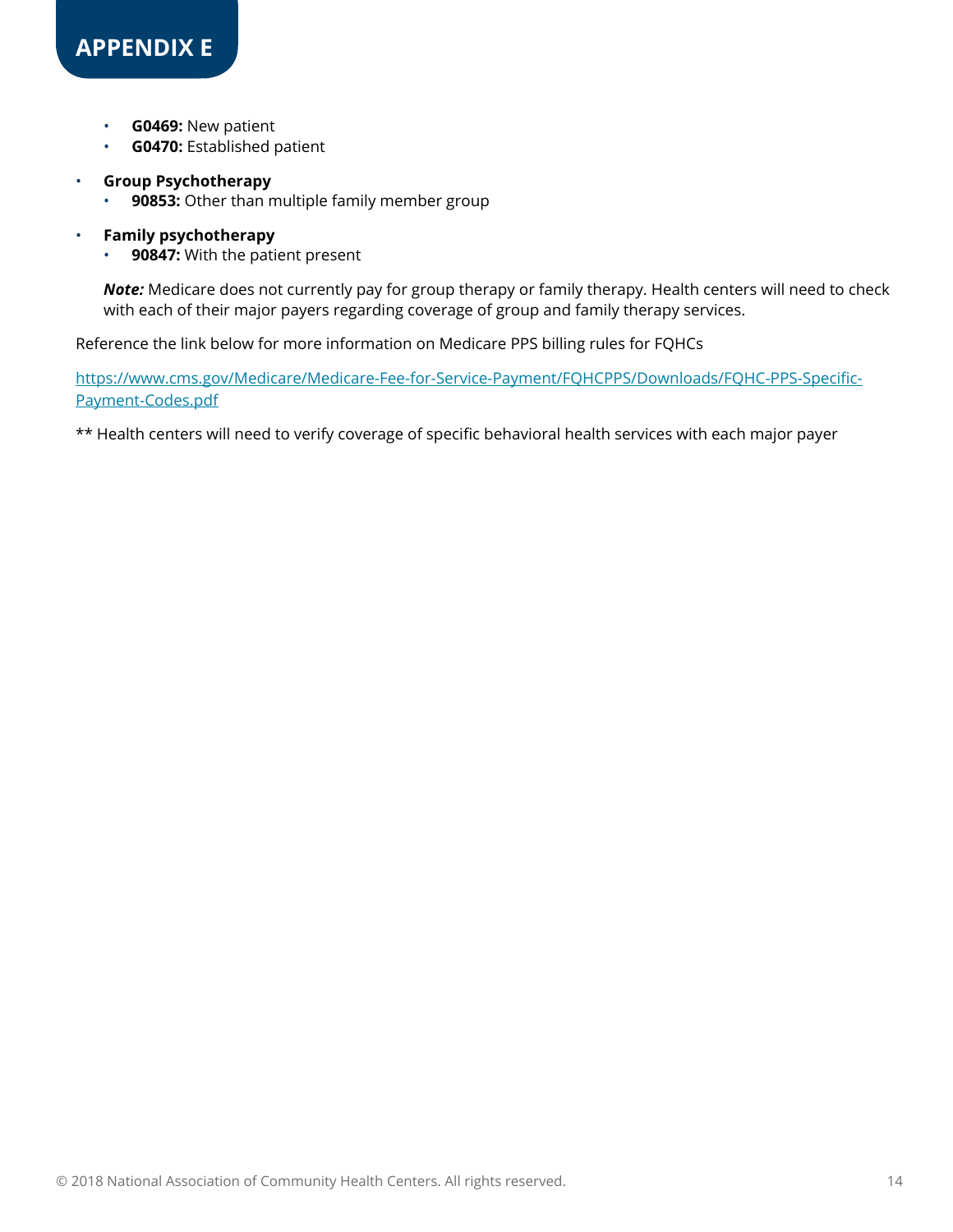# **CPT CODING FOR SCREENING & INITIAL ASSESSMENT**

The screening and initial assessment are key components to the team-based care model and typically precede MAT Program services.

#### **SCREENING & BRIEF INTERVENTION**

The screening and brief intervention can be billed using the following codes depending upon the time involved and payer\*\*:

- **99408:** Alcohol and/or substance abuse structured screening and brief intervention services; 15 to 30 minutes
- **99409:** Alcohol and/or substance abuse structured screening and brief intervention services; greater than 30 minutes

#### **Medicare**

- **G0396:** Alcohol and/or substance abuse structured screening and brief intervention services; 15 to 30 minutes
- **G0397:** Alcohol and/or substance abuse structured screening and brief intervention services; greater than 30 minutes

If performed with a service that has a qualifying code, G0396 and G0397 are paid as a component of the Medicare PPS rate. If performed alone, these codes are not payable by Medicare.

#### **INITIAL ASSESSMENT**

The initial assessment can be billed using the following codes depending upon the patient status and level of service performed:

- **99201–99205:** New patient evaluation
- **99212–99215:** Established patient evaluation
- **90792:** Psychiatric diagnostic eval. with medical services

**PURPOSE:** Enable a comprehensive medical and behavioral assessment to be performed so an appropriate treatment plan can be developed.

\*\*Health centers will need to verify coverage of screening services with each major payer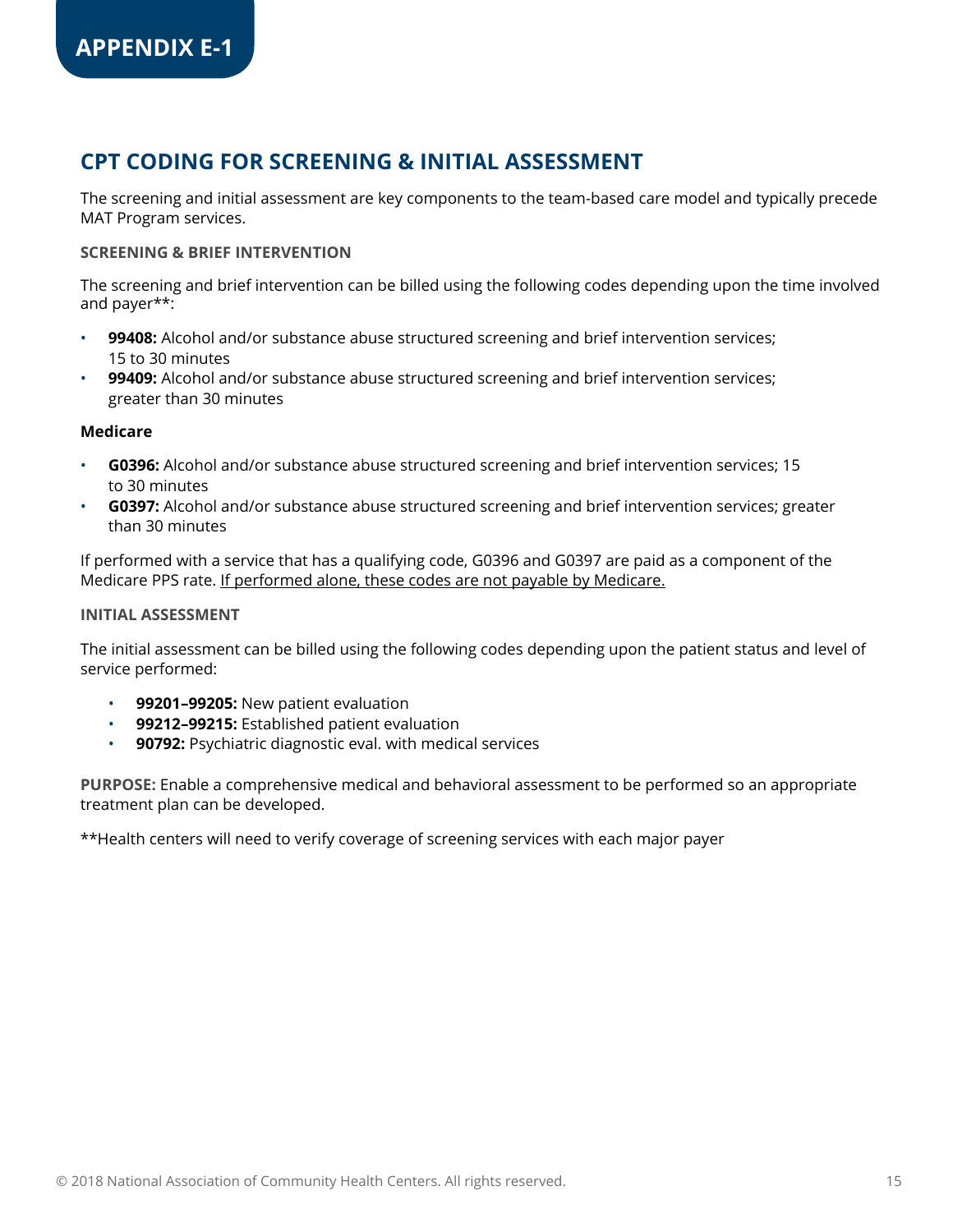# **ICD-10 CODING FOR MAT PROGRAM SERVICES**

The following ICD-10 codes will commonly represent conditions diagnosed by the MAT Provider related to opioid abuse and opioid dependence. Additional diagnoses may also be appropriate based upon the patient's condition.

#### **OPIOID ABUSE**

| <b>ICD-10 CODE</b>  | <b>DESCRIPTION</b>                                  |
|---------------------|-----------------------------------------------------|
| F11.10              | Opioid abuse uncomplicated                          |
| F <sub>11</sub> .11 | Opioid abuse in remission                           |
| F <sub>11</sub> .12 | Opioid abuse with intoxication                      |
| F11.181             | Opioid abuse with opioid induced sexual dysfunction |
| F11.182             | Opioid abuse with opioid induced sleep disorder     |

- F11.188 Opioid abuse with other opioid induced disorder
- F11.19 Opioid abuse with unspecified opioid induced disorder

#### **OPIOID DEPENDENCE**

| <b>ICD-10 CODE</b> | <b>DESCRIPTION</b>                                         |
|--------------------|------------------------------------------------------------|
| F <sub>11.20</sub> | Opioid dependence uncomplicated                            |
| F <sub>11.21</sub> | Opioid dependence in remission                             |
| F11.23             | Opioid dependence with withdrawal                          |
| F11,281            | Opioid dependence with opioid induced sexual dysfunction   |
| F11.282            | Opioid dependence with opioid induced sleep disorder       |
| F11.288            | Opioid dependence with other opioid induced disorder       |
| F11.29             | Opioid dependence with unspecified opioid induced disorder |

Report all diagnosis codes that are addressed or impact decision-making, care and risk of the patient, and all diagnoses should be reported at the highest level of specificity.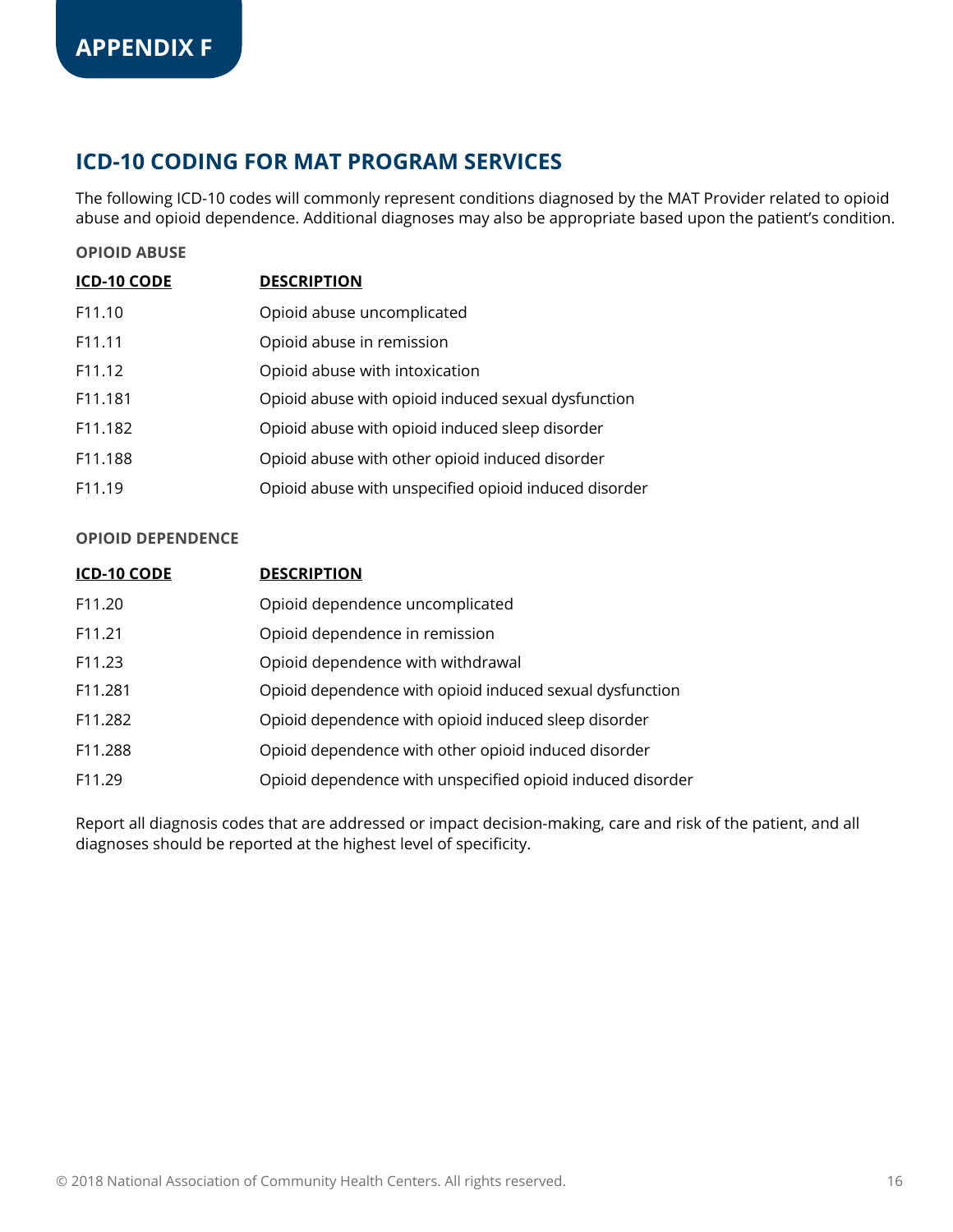We have outlined billing scenarios below related to both MAT services and the primary care screening services. We have included scenarios for Medicare and commercial insurance since they are billed on different claim forms. Each health center will need to verify specific billing coverage for MAT services and screening services with their Medicaid, managed care and commercial payers.

#### **SCENARIO 1**

**Day 1 Induction - patient seen by a MAT Provider and a separate BHC on the same day MEDICARE PATIENT**

| <b>HCPCS/ CPT Code</b> | <b>DESCRIPTION</b>                        | <b>REVENUE CODE</b> | $ICD-10$ | <b>DATE OF SERVICE</b> | <b>CLAIM FORM</b> |
|------------------------|-------------------------------------------|---------------------|----------|------------------------|-------------------|
| G0469                  | FQHC visit, mental<br>health, new patient | 0900                | **       | 7/28/2018              | <b>UB-04</b>      |
| 90834                  | Psychotherapy,<br>individual              | 0900                | **       | 7/28/2018              | <b>UB-04</b>      |
| G0467                  | FQHC visit, established<br>patient        | 0521                | **       | 7/28/2018              | $UB-04$           |
| 99213                  | Established patient<br>visit              | 0521                | **       | 7/28/2018              | <b>UB-04</b>      |

*Note:* The above example assumes the patient is a new patient to the MAT Program and is first seen by the BHC (the patient is also a new patient to the FQHC). If the patient had previously been seen by any provider in the FQHC within the last 3 years the claim would be reported with HCPCS code G0470 in lieu of G0469.

**Billing** - The health center will receive two PPS payments when submitted on the same claim form (one for the mental health provider and one for the medical (MAT Provider)).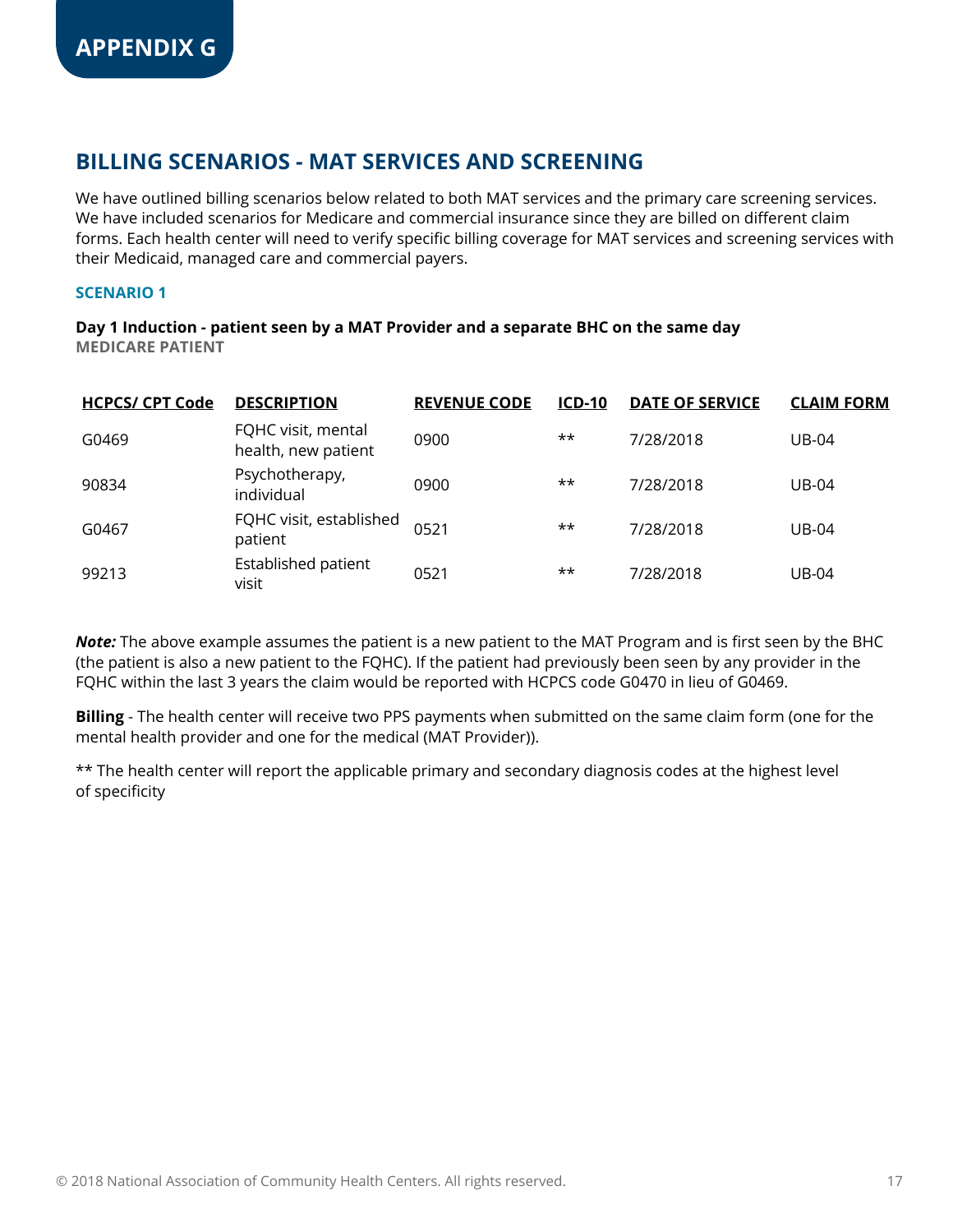#### **SCENARIO 2**

#### **Day 1 Induction - patient seen by a MAT Provider and a separate BHC on the same day COMMERCIAL INSURANCE**

| <b>CPT/HCPCS Code</b> | <b>DESCRIPTION</b>           | <b>REVENUE CODE</b>                    | $ICD-10$ | <b>DATE OF SERVICE</b> | <b>CLAIM FORM</b> |
|-----------------------|------------------------------|----------------------------------------|----------|------------------------|-------------------|
| 90834                 | Psychotherapy,<br>individual | Not applicable on a<br>1500 claim form | $***$    | 3/9/2018               | 1500              |
| 99203                 | New patient visit            | Not applicable on a<br>1500 claim form | $***$    | 3/9/2018               | 1500              |

*Note:* The above example assumes the patient is a new patient to the MAT Program and is first seen by the BHC and is also a new patient to the FQHC. If the patient had previously been seen by any provider of the same specialty at the FQHC within the last 3 years CPT code 99213 would be reported in lieu of 99203.

*Note:* The services would be reported on two separate claim forms

**Billing** - The above services will be billed on two separate claim forms because the patient is being seen by two separate providers. The health center would receive payment for each of the services reported.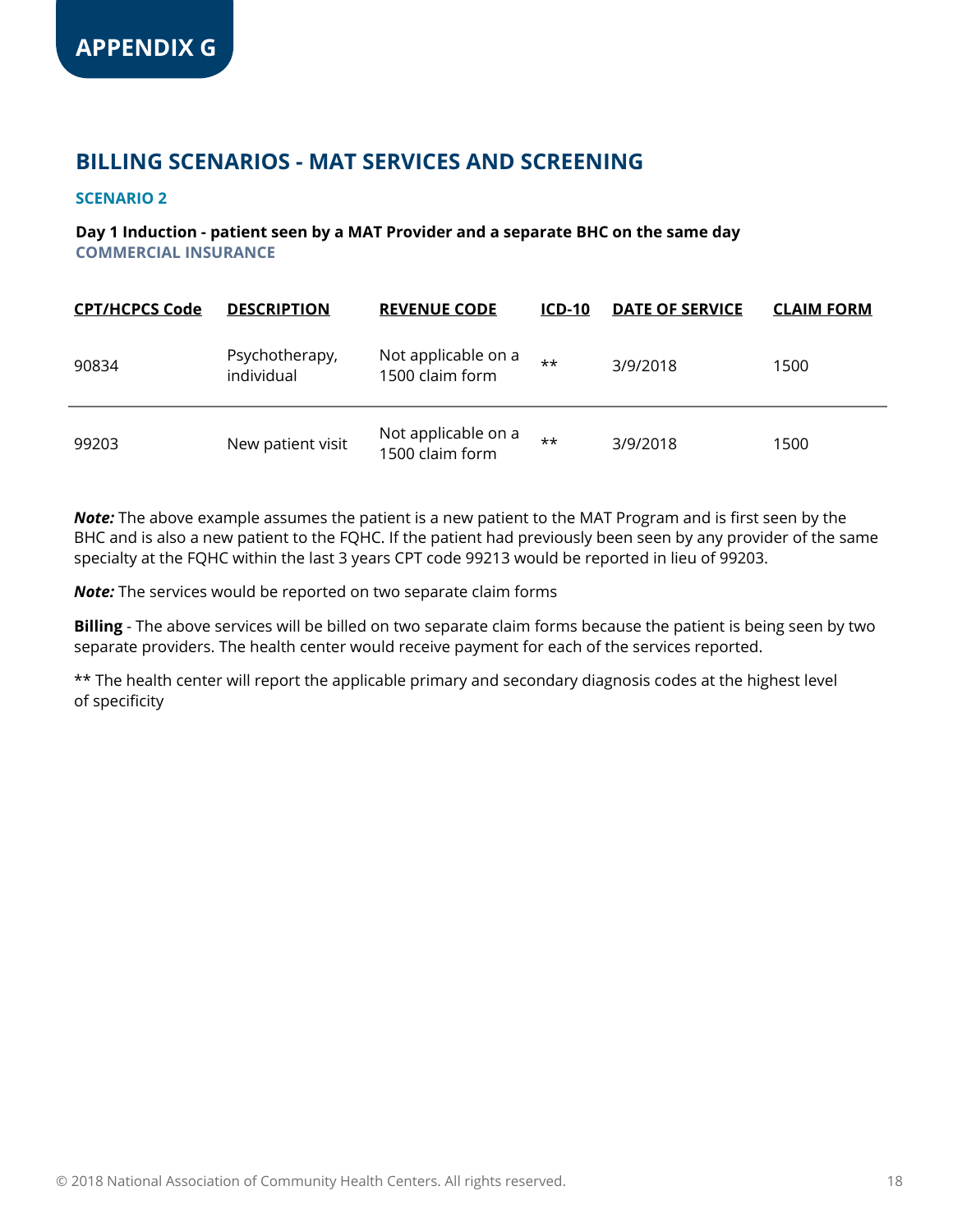#### **SCENARIO 3**

#### **Primary care visit with a screening done during the same encounter MEDICARE PATIENT**

| <b>CPT/HCPCS Code</b> | <b>DESCRIPTION</b>                                                                                                   | <b>REVENUE CODE</b> | <b>ICD-10</b> | <b>DATE OF SERVICE</b> | <b>CLAIM FORM</b> |
|-----------------------|----------------------------------------------------------------------------------------------------------------------|---------------------|---------------|------------------------|-------------------|
| G0467                 | FQHC visit,<br>established patient                                                                                   | 0521                | **            | 7/28/2018              | <b>UB-04</b>      |
| 99213                 | Established<br>patient visit                                                                                         | 0521                | **            | 7/28/2018              | <b>UB-04</b>      |
| G0396                 | Alcohol and/or<br>substance abuse<br>structured screening<br>and brief intervention<br>services; 15 to<br>30 minutes | 0521                | **            | 7/28/2018              | <b>UB-04</b>      |

**Billing** - The health center will receive one PPS payment for all services reported above on the same claim form.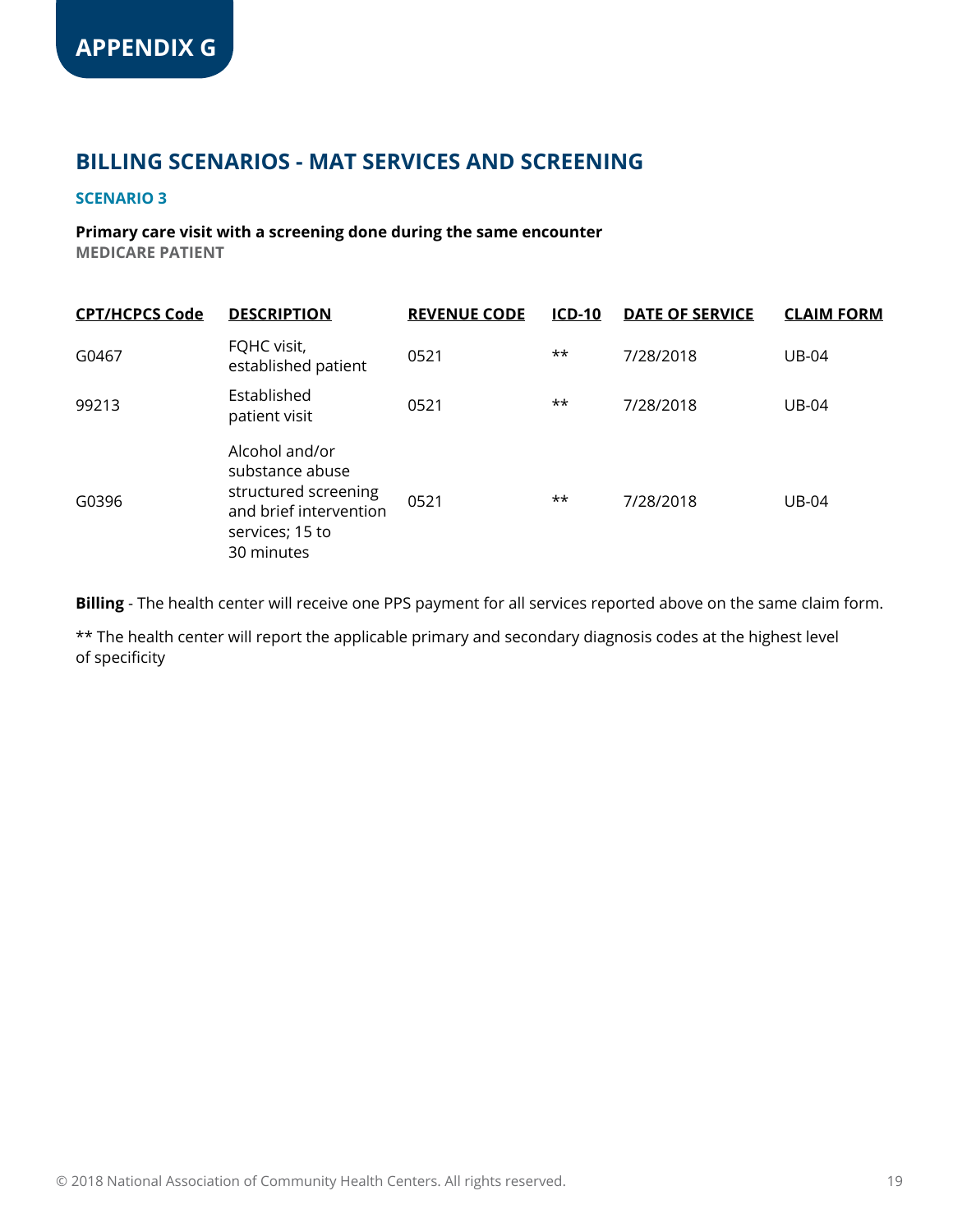#### **SCENARIO 4**

#### **Primary care visit with a screening done during the same encounter COMMERCIAL INSURANCE**

| <b>CPT/HCPCS Code</b> | <b>DESCRIPTION</b>                                                                                                   | <b>REVENUE CODE</b>                    | $ICD-10$ | <b>DATE OF SERVICE</b> | <b>CLAIM FORM</b> |
|-----------------------|----------------------------------------------------------------------------------------------------------------------|----------------------------------------|----------|------------------------|-------------------|
| $99213*$              | Established<br>patient visit                                                                                         | Not applicable on<br>a 1500 claim form | $***$    | 6/2/2018               | 1500              |
| 99408                 | Alcohol and/or<br>substance abuse<br>structured screening<br>and brief intervention<br>services; 15 to<br>30 minutes | Not applicable on<br>a 1500 claim form | $++$     | 6/2/2018               | 1500              |

\* Some payers may require modifier 25 on the E/M code

**Billing** - The health center will report both services on the same claim form and will receive payment for both services if the screening services are covered under the commercial plan.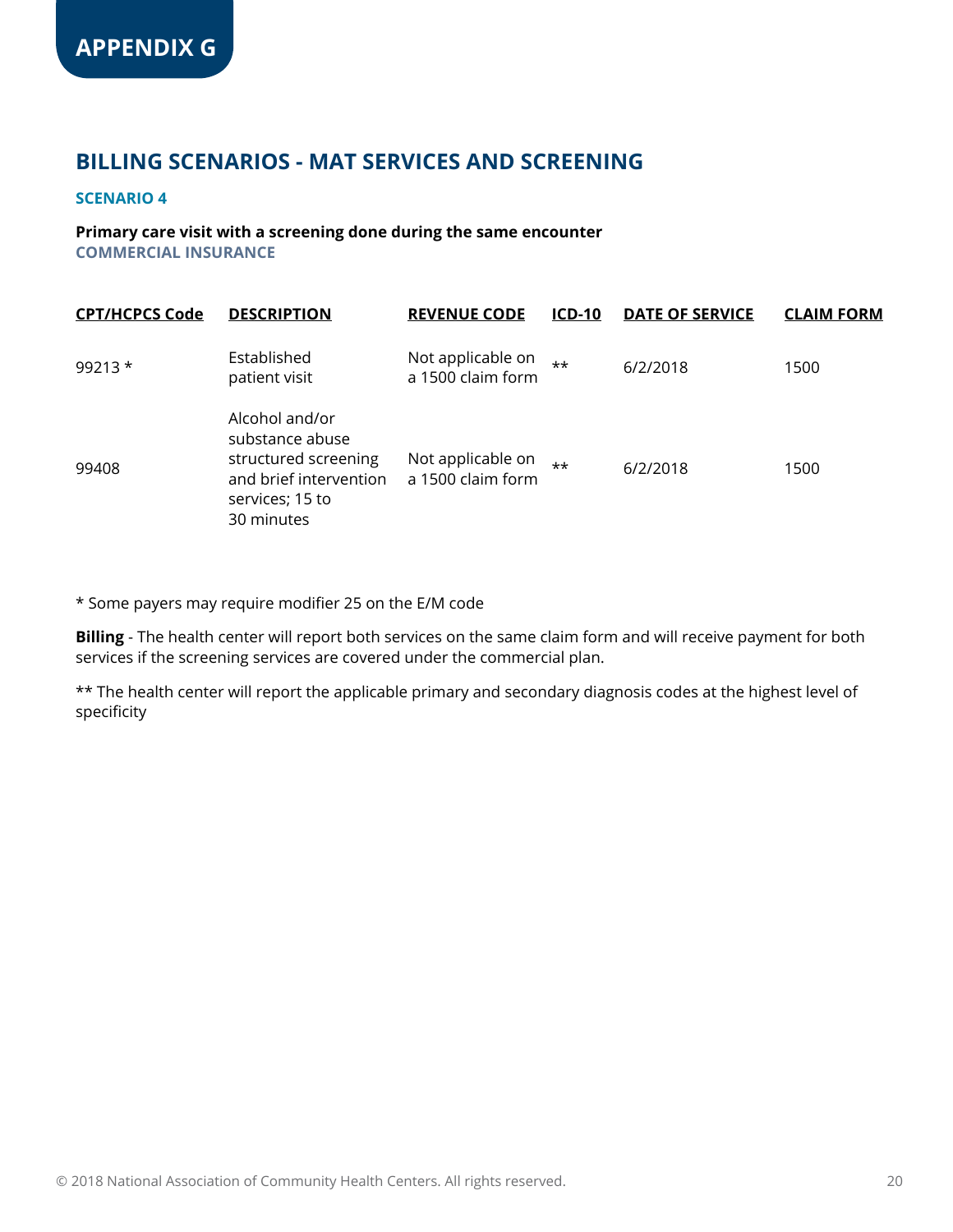# **MAT SERVICE BILLING CONSIDERATIONS**

#### **QUALIFIED PROVIDERS**

Verify which professionals are considered "qualified providers" covered by each payer.

**Billing Issue** > Not all payers have the same rules regarding which professionals are considered qualified providers for billing under their NPI number. Medicare rules may differ from State Medicaid, managed care plans, etc.

#### **Medicare Rules**

The following professionals are considered qualified providers for Medicare billing purposes:

• Physician, Nurse Practitioner, Physician Assistant, Clinical Psychologist, Certified Nurse-Midwife & Licensed Clinical Social Worker

#### **CARE MANAGEMENT SERVICES**

Centers for Medicare & Medicaid Services (CMS) published a frequently asked questions document in February 2018 specifically outlining billing guidance for FQHCs and Rural Health Center (RHCs) as it pertains to care management services. The following care management services are addressed:

- Transitional care management **(TCM)**
- Chronic care management **(CCM)**
- General behavioral health integration **(BHI)**
- Psychiatric collaborative care model **(CoCM)**

Many patients with opioid use disorders also have other chronic conditions being managed by a health center. Medically necessary care management services provided to Medicare beneficiaries are paid in addition to the PPS reimbursement and can represent a valuable additional revenue source.

The applicable CMS link below contains a more comprehensive explanation of the billing rules around care management services.

<https://www.cms.gov/Medicare/Medicare-Fee-for-Service-Payment/FQHCPPS/Downloads/FQHC-RHC-FAQs.pdf>

#### **PATIENT ASSISTANCE PROGRAMS**

Ensure revenue cycle team members understand patient assistance programs (PAP) for buprenorphine that may be available through the pharmaceutical manufacturer/distributor.

**Patient Payment Issue**  $\rightarrow$  Medication costs can be a barrier for uninsured patients or those lacking pharmacy coverages who could otherwise benefit from MAT Program services. Such patients can apply for a PAP.

#### **PRIOR AUTHORIZATIONS**

For health centers with in-house pharmacies that will be billing for MAT medications, verify which payers require prior authorizations.

**Billing Issue**  $\rightarrow$  Multiple medications are currently approved for use in MAT Program services, but not all major payers have the same rules regarding when a prior authorization is required before billing each approved medication.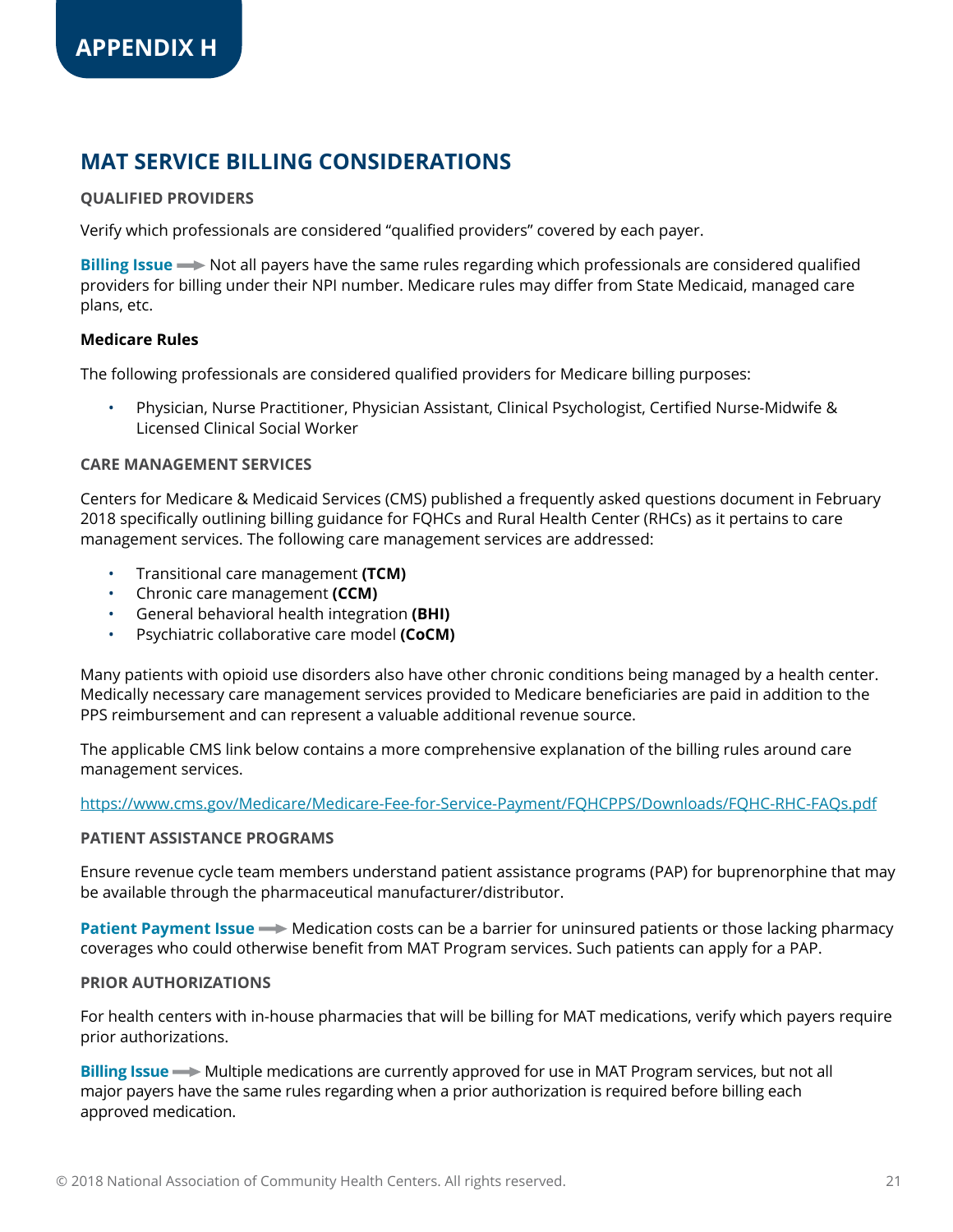#### **REVENUE CYCLE COMMUNICATION**

As outlined earlier in this report under "Functional MAT Workflow," there are "upstream" functions and "downstream" functions that ultimately support the health care "delivery" functions. The revenue cycle team is part of both the upstream and downstream functions, and as a result is an integral part of the MAT Program team. There are several coding and billing related complexities that must be managed by the revenue cycle team, including:

- Coverages and coding will vary by payer
- Billing for services covered under a grant will vary from traditional payer rules
- Qualified providers will vary by payer

Immediate implications include cash flow and compliance risk. Accordingly, it is recommended that at least one representative from the revenue cycle team attend meetings facilitated by the MAT leadership group to communicate any consequences identified downstream that require improvement.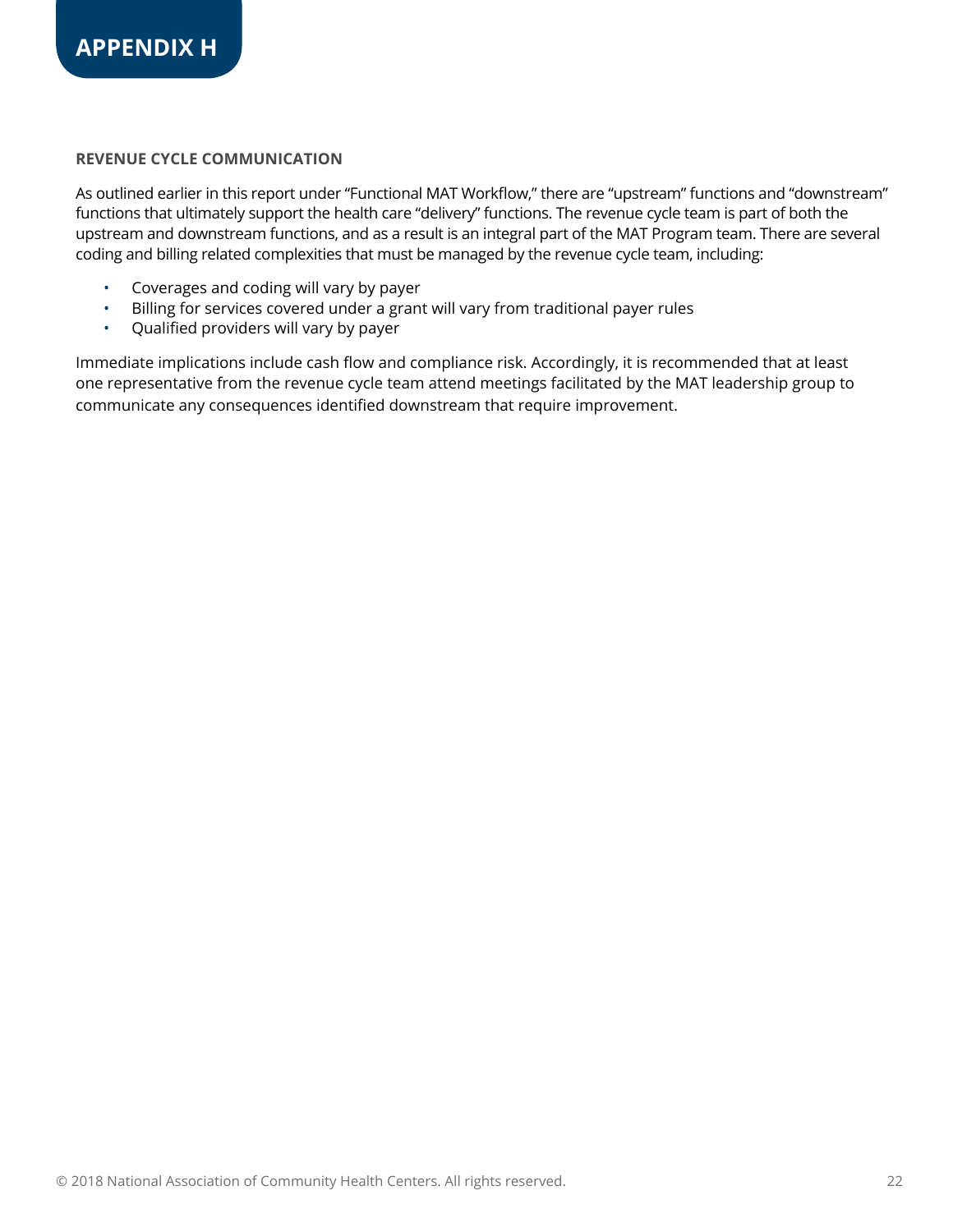### **SUBSTANCE USE DISORDER SCREENING TOOLS**

Examples of screening tools available include the following:

| <b>ASSIST</b> | Alcohol, Smoking, and Substance Involvement Screening Test       |
|---------------|------------------------------------------------------------------|
| CAGE-AID      | Cut down, Annoyed, Guilty, Eye-opener – Adapted to Include Drugs |
| <b>CRAFFT</b> | Car, Relax, Alone, Forget, Friends, Trouble                      |
| <b>DAST</b>   | Drug Abuse Screening Test                                        |
| <b>DUDIT</b>  | Opioid abuse with opioid induced sleep disorder                  |
| <b>RAFFT</b>  | Relax, Alone, Forget, Friends, Trouble                           |
| <b>RAGS</b>   | Reduce, Annoyed, Guilty, Start                                   |
| <b>RPDS</b>   | Rapid Drug Problems Screen                                       |
| SSI-SA        | Simple Screening Instrument for Substance Abuse                  |

*Note:* The above list is not intended to represent all screening tools relevant for substance use disorders. The above screening tools for illicit drug use were evaluated by the United States Preventive Services Task Force (USPSTF): <https://www.ncbi.nlm.nih.gov/books/NBK43363/>